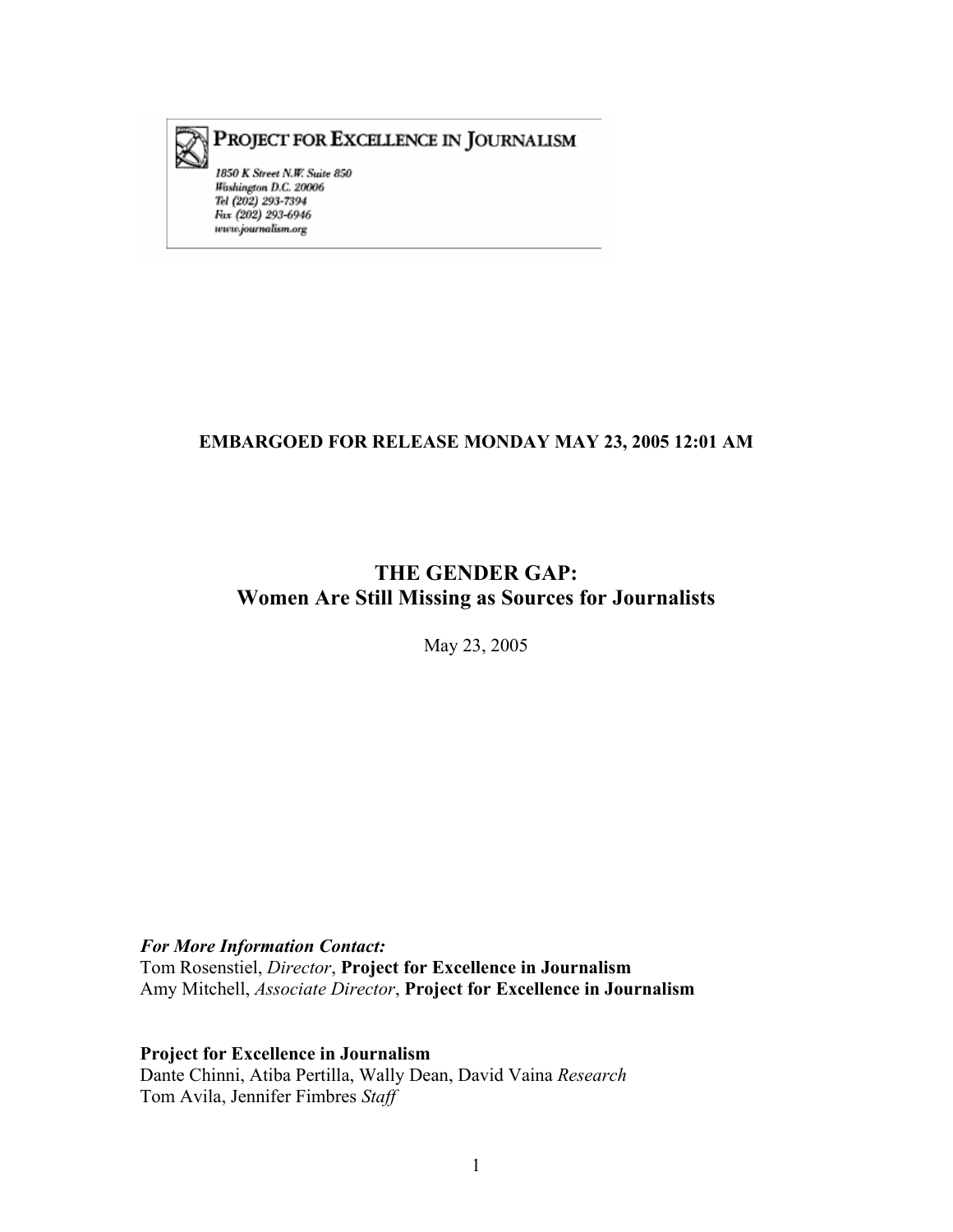## **THE GENDER GAP:**

#### **Women Are Still Missing as Sources for Journalists**

Despite rising numbers of women in the workforce and in journalism schools, the news of the day still largely comes from a male perspective, according to a new study of press coverage.

A broad look across the American news media over the course of nine months reveals that men are relied on as sources in the news more than twice as often as women, a study by the Project for Excellence in Journalism has found.

More than three quarters of all stories contain male sources, while only a third of stories contain even a single female source, according to the study, which was drawn from an examination of 16,800 news stories across 45 different news outlets during 20 randomly selected days over nine months.

The disparity, moreover, holds true across newspapers, cable, network news and the online world.

The findings may strike some observers as ironic given the efforts of many news outlets to increase their audience by reaching out to women—and particularly to younger women, a group that generally is under represented as news consumers.

Among the findings:

• In every topic category, the majority of stories cited at least one male source.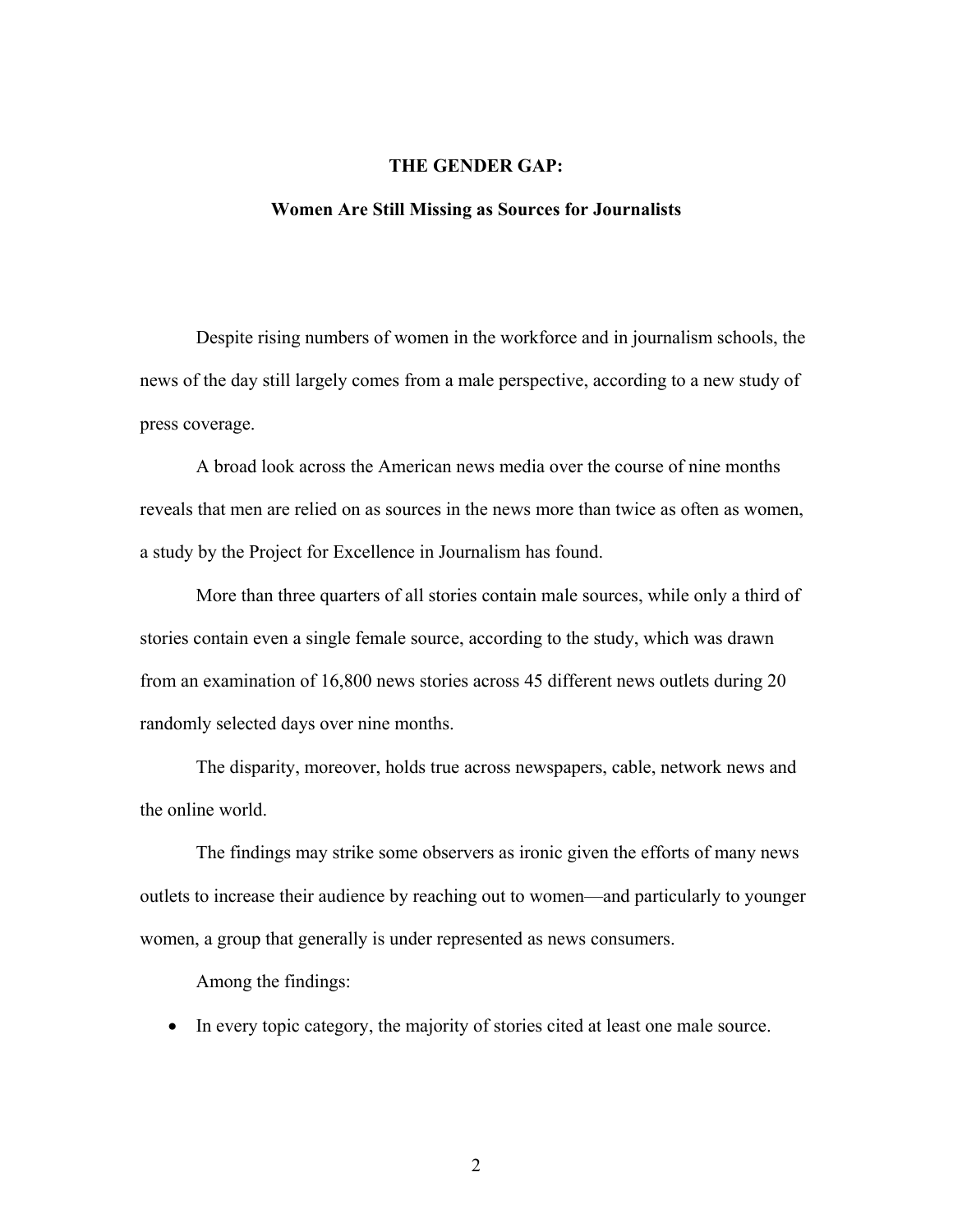- In contrast, the *only* topic category where women crossed the 50% threshold was lifestyle stories.
- The subject women were least likely to be cited on was foreign affairs.
- Newspapers were the most likely of the media studied to cite at least one female source in a story (41% of stories). Cable news, despite all the time it has to fill, was the least likely medium to cite a female source (19% of stories), and this held true across all three major cable channels.
- On network TV, the morning news programs, which often cover lighter fare, relied more on female sources. The evening newscasts were somewhat less likely, but still did so more than cable.
- The sports section of the newspaper stood out in particular as a male bastion. A mere 14% of stories on the front page of the sports section cited a woman, versus 86% that contained at least one male source.

The study by the Project, a research institute affiliated with the Columbia University Graduate School of Journalism and funded by the Pew Charitable Trusts, examined 16 newspapers from a range of circulation categories, four nightly newscasts (commercial networks and PBS), three network morning news shows, nine different cable programs, and nine Web sites studied at four different times during the day. The study counted all sources whose gender could be determined by their appearance, a typically female name, self-identification, or some other form of positive identification. A source is defined as anyone providing information to the report, be it through a direct quotation, indirect quotation, or as the person to whom data or other information is attributed.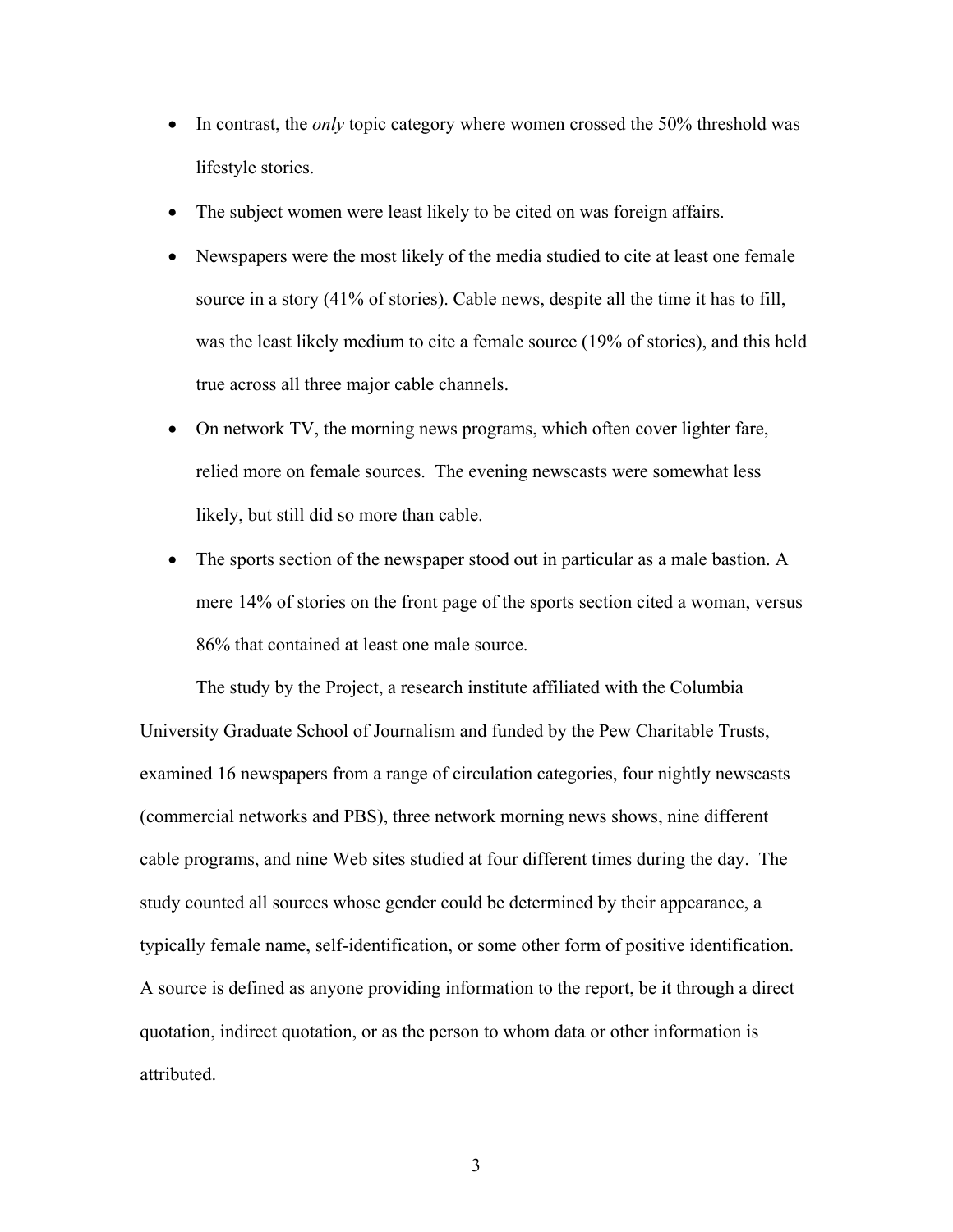The numbers suggest that the representation of women as sources in the news has a significant distance to go towards reflecting their role in American society generally. Women account for 52% of the country's population and roughly 47% of the employed civilian workforce, according to 2000 data from the U.S. Census. What's more, their presence in management positions is not far behind—42% of those working in management, business and financial operations are women.

Their representation in politics is relatively strong as well. For instance, a full 44% of press secretaries in the U.S. House of Representatives, the staffers to whom reporters often speak, are women, and they account for 51% of House staffers overall.  $\frac{1}{1}$ On the other hand, when it comes to elected officials women are still behind. They hold only four of 21 presidential cabinet seats and only 69 seats in the House of Representatives out of 440.

In the news, however, the numbers come closer to reflecting those of elected officials than the American workforce. Looking across all media, three-quarters (76%) of the stories studied contained at least one male source. Just a third (33%) contained a female source.

The gap between the genders grows even larger if we raise the bar to two or more

| <b>Male and Female Sources</b> |                               |     |  |  |  |  |
|--------------------------------|-------------------------------|-----|--|--|--|--|
|                                | in the News                   |     |  |  |  |  |
|                                | <b>Percent of all Stories</b> |     |  |  |  |  |
|                                | Females<br>Males              |     |  |  |  |  |
| 0                              | 24%                           | 67% |  |  |  |  |
| 1                              | 21                            | 20  |  |  |  |  |
| $2+$                           | 55                            | 14  |  |  |  |  |
| Totals may not equal 100       |                               |     |  |  |  |  |
| due to rounding                |                               |     |  |  |  |  |

sources. Reporters were more than three times as likely to cite two or more males within a news story as to cite at least two females (55% versus 14%). This suggests that the orientation toward males goes beyond the primary source in a story.

 1 "2004 House Staff Employment Study," U.S. House Committee on House Administration, 2004, http://housenet.gov .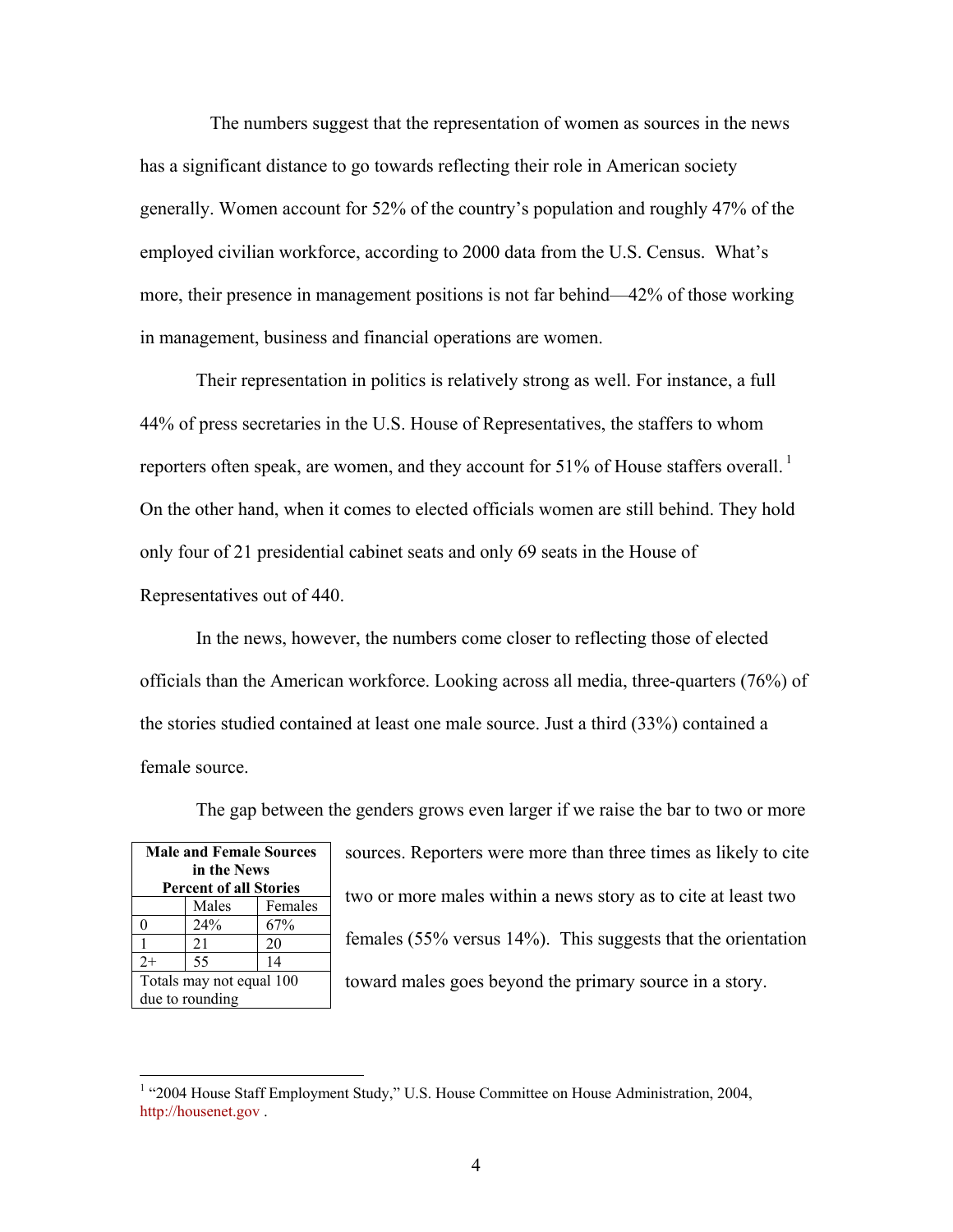Finding a male as the best first source does not apparently lead a journalist to look for a female as the second or third source.

There is no suggestion here that journalists should seek gender balance in every story. Certainly in some stories the most appropriate sources might be male just as in others they might be female. Instead, the study was designed to look across a wide spectrum of news coverage and media to get a basic idea of gender representation in the news.

The dominance of male sources over female exists in all media, though in some more heavily than in others.

| <b>Female Versus Male Sources, Percent of all Stories</b> |            |        |                           |                        |                    |       |  |
|-----------------------------------------------------------|------------|--------|---------------------------|------------------------|--------------------|-------|--|
|                                                           | Newspapers | Online | <b>Network</b><br>Evening | <b>PBS</b><br>NewsHour | Network<br>Morning | Cable |  |
| Female: $1+$                                              | 41%        | 36%    | 27%                       | 17%                    | 34%                | 19%   |  |
| Male: $1+$                                                | 88%        | 89%    | 63%                       | 59%                    | 55%                | 53%   |  |

## **Newspapers**

Not only were newspapers more than twice as likely as cable news to cite even one female source, they were also more likely than other media to cite two or more.

The study examined all news stories found on page A1, the front page of the metro section and the front page of the sports section for 16 different newspapers across four circulation size categories—6,589 stories in all.<sup>2</sup>

Overall, 41% of print stories contained at least one female source, and 19% reached the higher threshold of citing two or more. One such story ran in the

<sup>&</sup>lt;sup>2</sup> Please see the Methodology section at the end of the report for the full list of papers.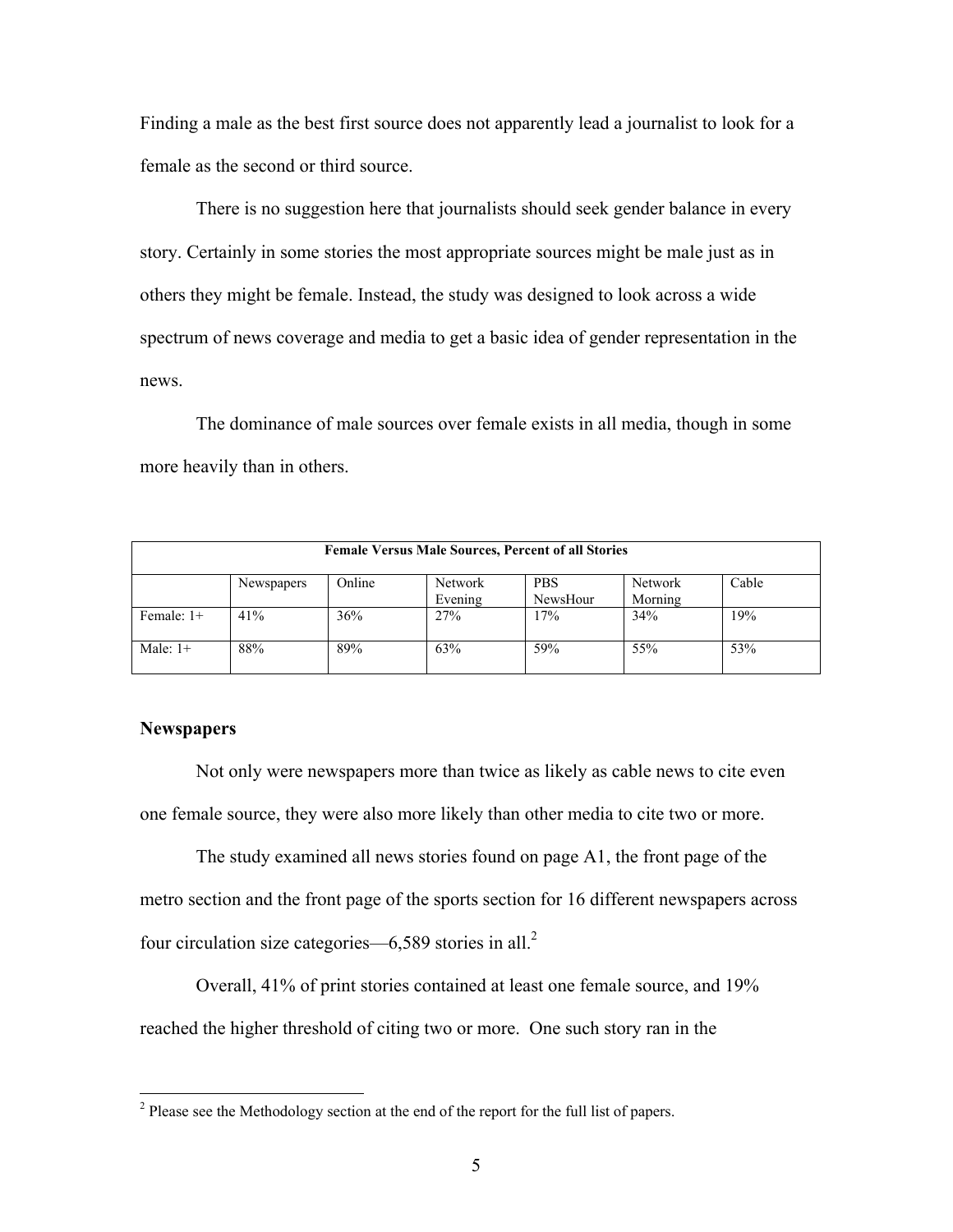*Philadelphia Inquirer* on August 10, 2004. The A1 piece about remarks Mrs. Laura Bush made about stem-cell research quoted both Mrs. Bush and Mary Rachel Faris, a hematologist at Abington Memorial Hospital in Pennsylvania.

Nevertheless, print stories were still half as likely to contain a female source as a male source (88% cited at least one male source). Even the stem-cell story in the *Inquirer* cited four male sources.

The type of newspaper story also made a difference. Wire service stories were less likely to cite females than were reports written by the newspaper's own staff members. Staff-written stories were about twice as likely as wire service stories to contain a female source (47% versus 25%). Stories that were a combination of staff and wire copy fell in between  $(37%)$ .

It is not simply that wire stories use fewer sources. The same kind of gap did *not* occur with male sources. Here staff written pieces and wire copy were roughly equal. A full 91% of staff written stories cited at least one male as did 87% of wire copy and 89% stories that combined staff and wire material.

| Gender of Sources in Newspaper Stories, Staff Versus Wire Copy |        |      |        |      |        |      |
|----------------------------------------------------------------|--------|------|--------|------|--------|------|
|                                                                | Staff  |      | Wire   |      | Combo  |      |
|                                                                | Female | Male | Female | Male | Female | Male |
| None                                                           | 53%    | 9%   | 75%    | 13%  | 63%    | 11%  |
| or more                                                        | 47     | 91   | 25     | 87   | 37     | 89   |
| Totals may not equal 100 due to rounding.                      |        |      |        |      |        |      |

The size or circulation of a newspaper also seemed to make a difference. Bigger papers included more female voices (46% of stories in the largest papers versus 43% in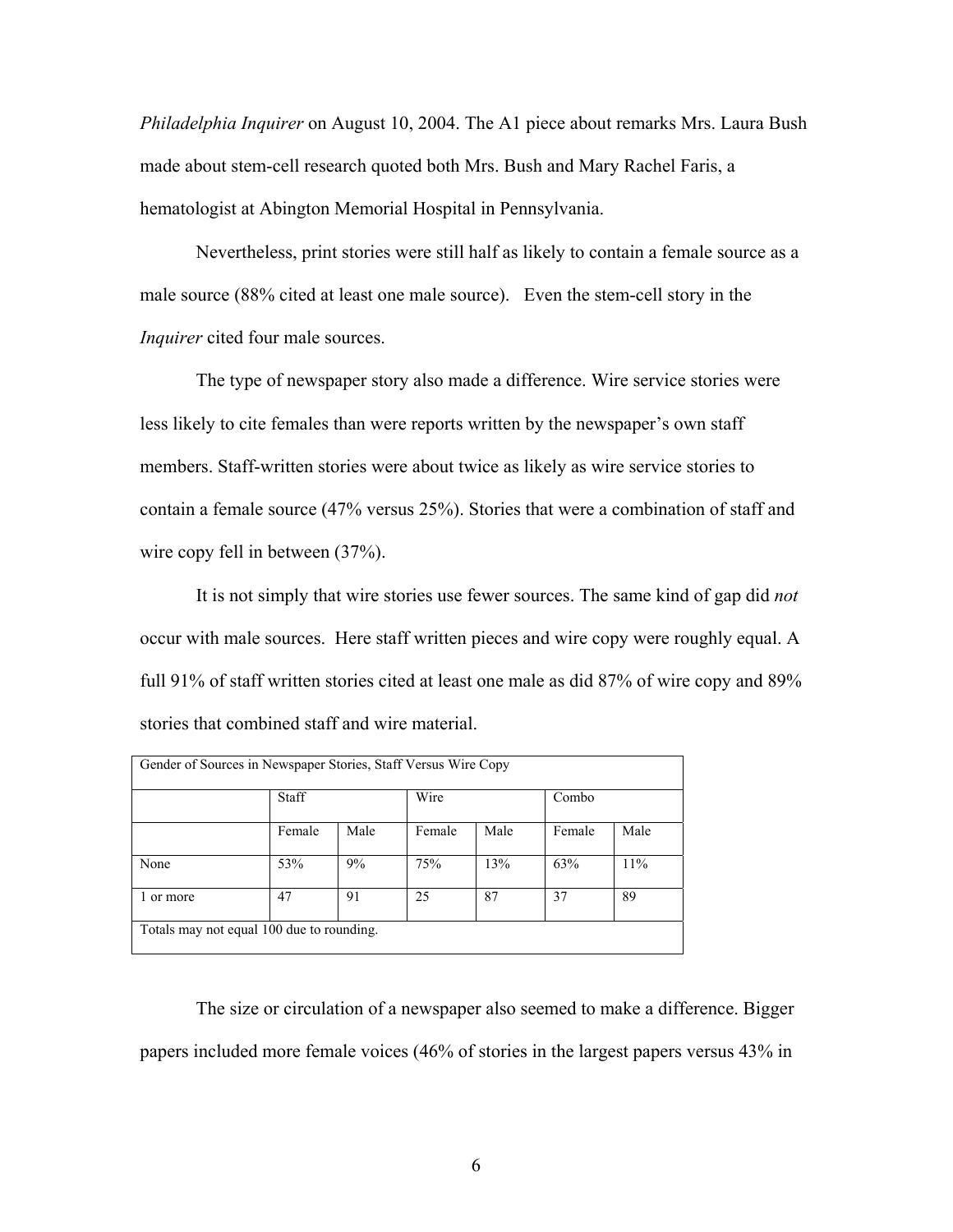midsize and 33% in the smallest). Smaller papers also tended to carry more wire service reports than did large papers, perhaps accounting for some of the disparity.

Another difference emerged in the various sections examined: Page A1, the metro section-front and the sports section-front.

The front of the metro section was the most inclusive of women—citing them in more than half of its coverage, 57% of all stories. Page A1 was slightly behind at 50%. But on the front-page of the sports section, a mere 14% of stories included a female voice. This was the mirror image of male sources, who were cited in 86% of stories and not cited in 14%. Even in the era of Title IX and the push for women's sports, the sports section-front stands out for its lack of female voices.

(A separate study by Terry Adams and C.A. Tuggle suggests similar disparities may exist on cable sports programs. Their 2002 study found that women were the subjects of less than 5% of coverage on ESPN's SportsCenter.<sup>3</sup>)

### **Cable**

 $\overline{a}$ 

Has the 24-hour news culture been more inclusive of women? Hardly. Females fared worse here compared with any other medium studied. Of the roughly 6,550 cable stories examined on CNN, FOX and MSNBC, just 19% cited a female source.

The 20-day study spread across nine months of the year included three program types from each network representative of three distinct parts of the cable day: daytime programming, the closest program to a traditional newscast and the highest-rated prime time talk show on each channel. These criteria resulted in the following programs: The 11-12 o'clock hour at each network; CNN's "Newsnight with Aaron Brown" and "Larry

<sup>&</sup>lt;sup>3</sup> Terry Adams and C.A. Tuggle, "ESPN's SportsCenter and Coverage of Women's Athletics: 'It's a Boy's Club," *Mass Communications & Society*, 7 (Spring 2004), pp237-248.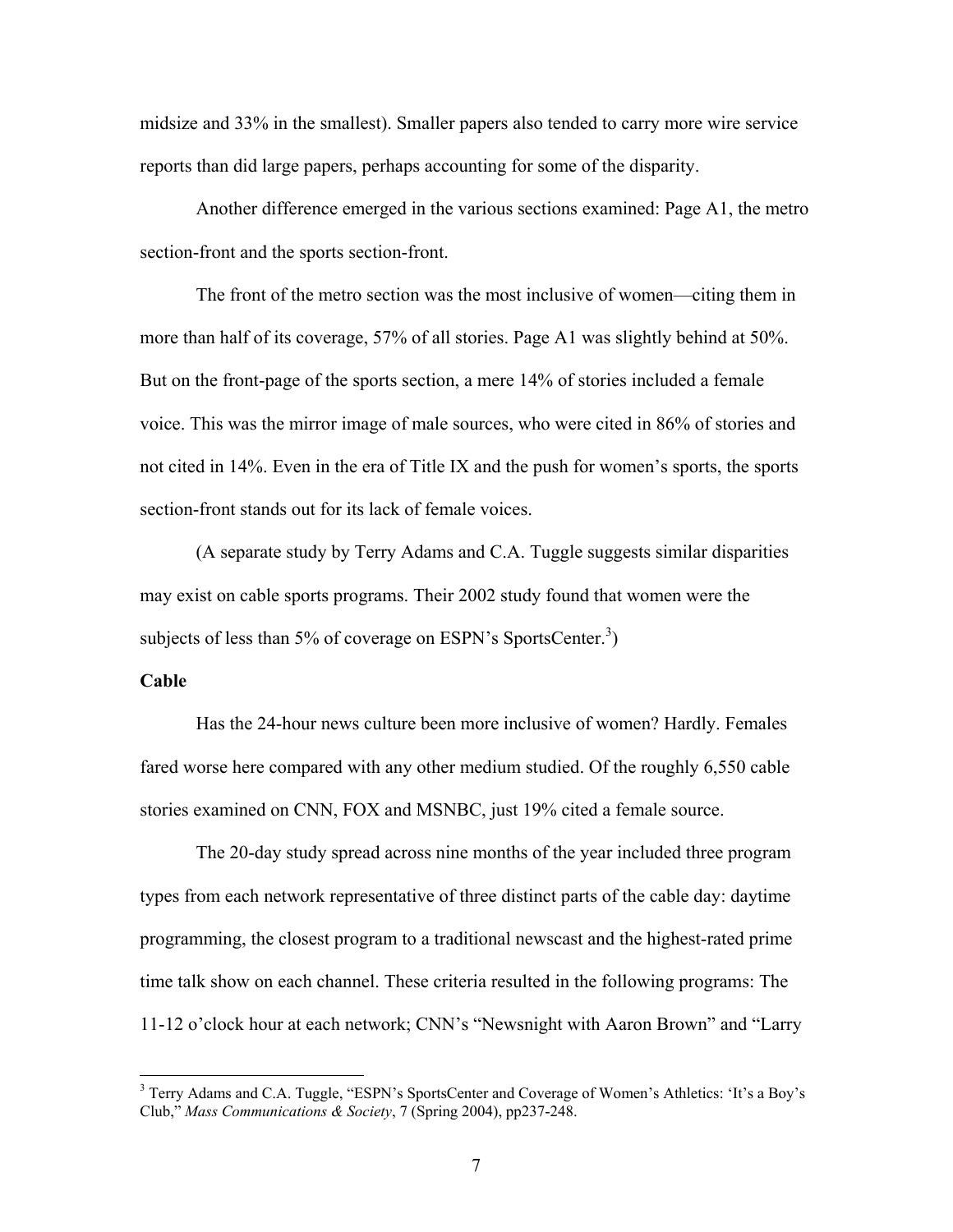King Live"; FOX's "Special Report with Brit Hume" and "The O'Reilly Factor"; MSNBC's "Countdown with Keith Olbermann" and "Hardball with Chris Matthews."

Past research has found that cable news stories tend to cite fewer sources overall than do other news media.<sup>4</sup> This was borne out in the examination of gender as well. Indeed, cable stories were less likely than other mediums to even cite a male source (53% on cable versus 63% on network evening news and 88% in newspapers).

Nevertheless, the gap between male and female sources stood out. While most mediums were roughly twice as likely to cite a male as a female source, cable stories were nearly three times as likely (19% female versus 53% male.) The gap was so great on cable that these stories were even more likely to have two or more male sources (21%) than to have just one or more female sources.

On three different nights of MSNBC'S interview-style program "Hardball with Chris Matthews" (April 15, May 4 and June 16, 2004), every single guest on the show was a man. The segments ranged from the Iraqi prison scandal discussed with members of Congress, journalists covering the story and former military personnel, to a discussion with Kareem Abdul-Jabbar about his new book, to the role of religion in politics, to election advertising strategies of the Bush and Kerry.

In one segment, Matthews ran a video clip of the wife of a solider accused in the prison scandal. Otherwise, every single source on these three nights—guest or other was male.

#### *Cable Channel Similarities*

 $\overline{a}$ 

<sup>&</sup>lt;sup>4</sup> The Project for Excellence in Journalism, The 2005 Annual Report on the State of the News Media, Cable content chapter,

http://www.stateofthemedia.org/2005/narrative\_cabletv\_contentanalysis.asp?cat=2&media=5, 2005.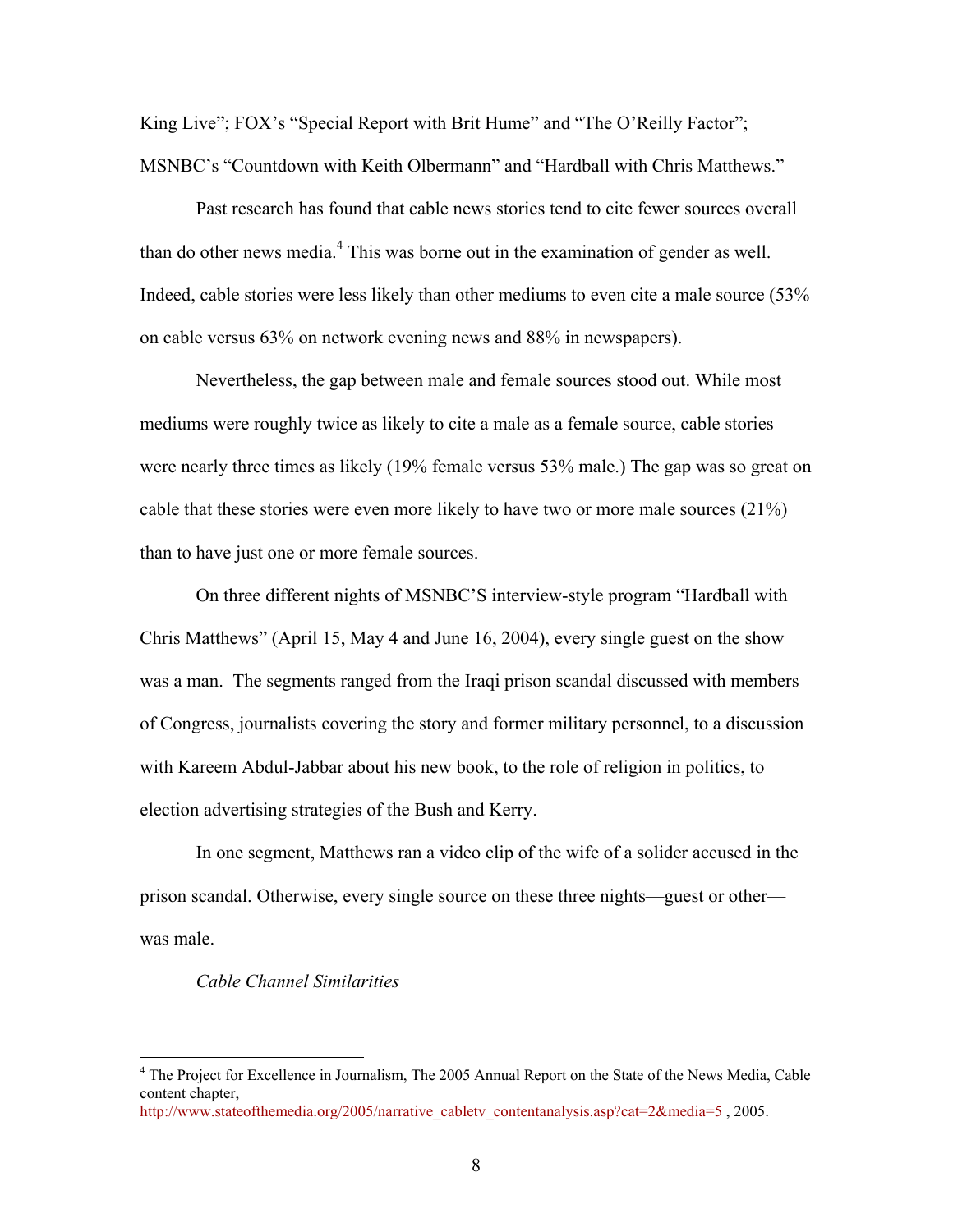Looking more closely, the three cable channels appear quite similar when it comes to the gender of sources. Females were cited in just 15% of stories studied on MSNBC, 21% on CNN and 19% on Fox. Conversely, at least 50% of the stories on each of the three networks cited a male source.

| <b>Female Versus Male Sources on the Three Cable News Channels, percent of al Stories</b> |     |     |              |       |  |
|-------------------------------------------------------------------------------------------|-----|-----|--------------|-------|--|
|                                                                                           | CNN | Fox | <b>MSNBC</b> | Total |  |
| Females: $1+$                                                                             | 21% | 19% | 15%          | 19%   |  |
| Males $1+$                                                                                | 50% | 61% | 51%          | 53%   |  |

Among the three program types examined, the prime time talk shows were the most inclusive of women (especially "Larry King Live"). Among these talk shows, 28% of the segments cited at least one female source.

The 11 A.M. live news hour was the least inclusive program type. Just 11% of stories during this daytime period cited a female source—less than a third of those that cited a man (37%).

The evening cable newscasts had more sourcing, but the ratio of female versus male sources was not much different. Stories on these programs were also about three times as likely to cite a male as a female (58% male versus 19% female) and were even more likely to cite two or more male sources than to cite a single female source (34% contained two or more male sources).

### **Commercial Network Evening News**

 Traditional commercial broadcast television news did a good deal more than cable in finding women sources. The three commercial evening newscasts—on ABC, CBS, and NBC—were nearly 50% more likely than cable to have female sources, but still only about half as inclusive as newspapers. Just over a quarter (27%) of evening news stories

9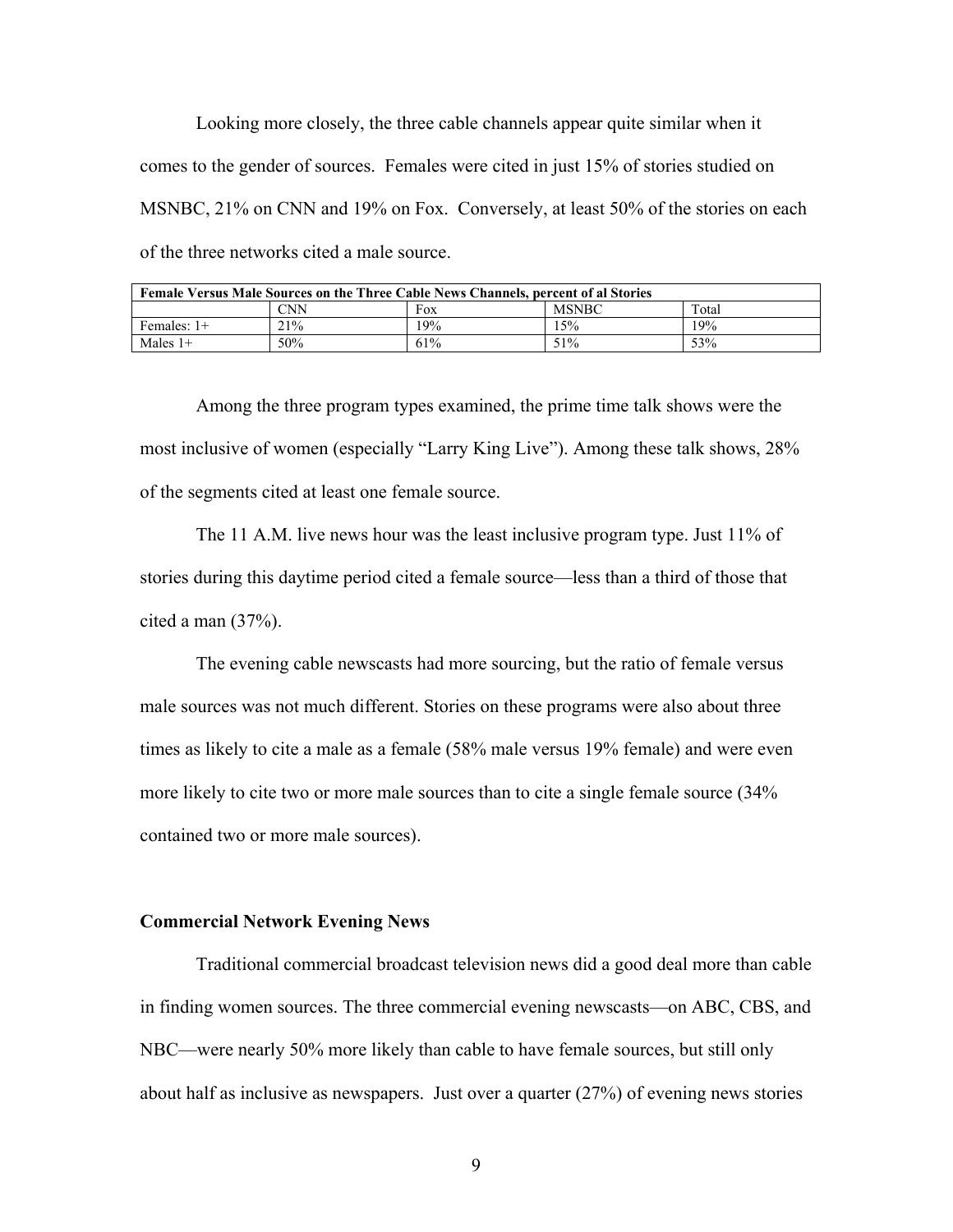cited a female source, versus 63% that cited a male. This was more than cable stories overall (19%) and also more than the cable newscast programs such as "Brit Hume" or "Aaron Brown" that most closely resemble network nightly newscasts (the cable evening newscasts also cited women just 19% of the time).

### **Network Morning News**

 When it comes to broadcast news, women are most likely to find themselves on the network morning shows. Looking at the first hour of morning news on each network, which tends to be the segment most devoted to traditional hard news coverage of events of the day, roughly a third of stories (34%) cite at least one female source. This is still significantly less than those that cite one or more male sources (55%), but morning news is the only medium—print or cable—where males have less than a 2:1 advantage.

 In addition, morning news programs tend to cover lighter news topics such as The Today Show's story about how "The Vagina Monologues" promotes awareness of violence against women. The Project's 2005 Annual Report on the State of the News Media found morning shows devoted half as much time as their evening counterparts to foreign affairs (7% versus 14% for commercial evening news) and also less time to government affairs  $(20\% \text{ versus } 27\%)$ .<sup>5</sup> When they do cover issues like the war in Iraq, the morning shows often do so from a more human-interest angle such as interviewing men or women soldiers on the home front as opposed to battle results.

#### **The PBS NewsHour**

<sup>&</sup>lt;sup>5</sup> The 2005 Annual Report studied the same universe of content as this study. Please fine the full report online at www.stateofthenewsmedia.org .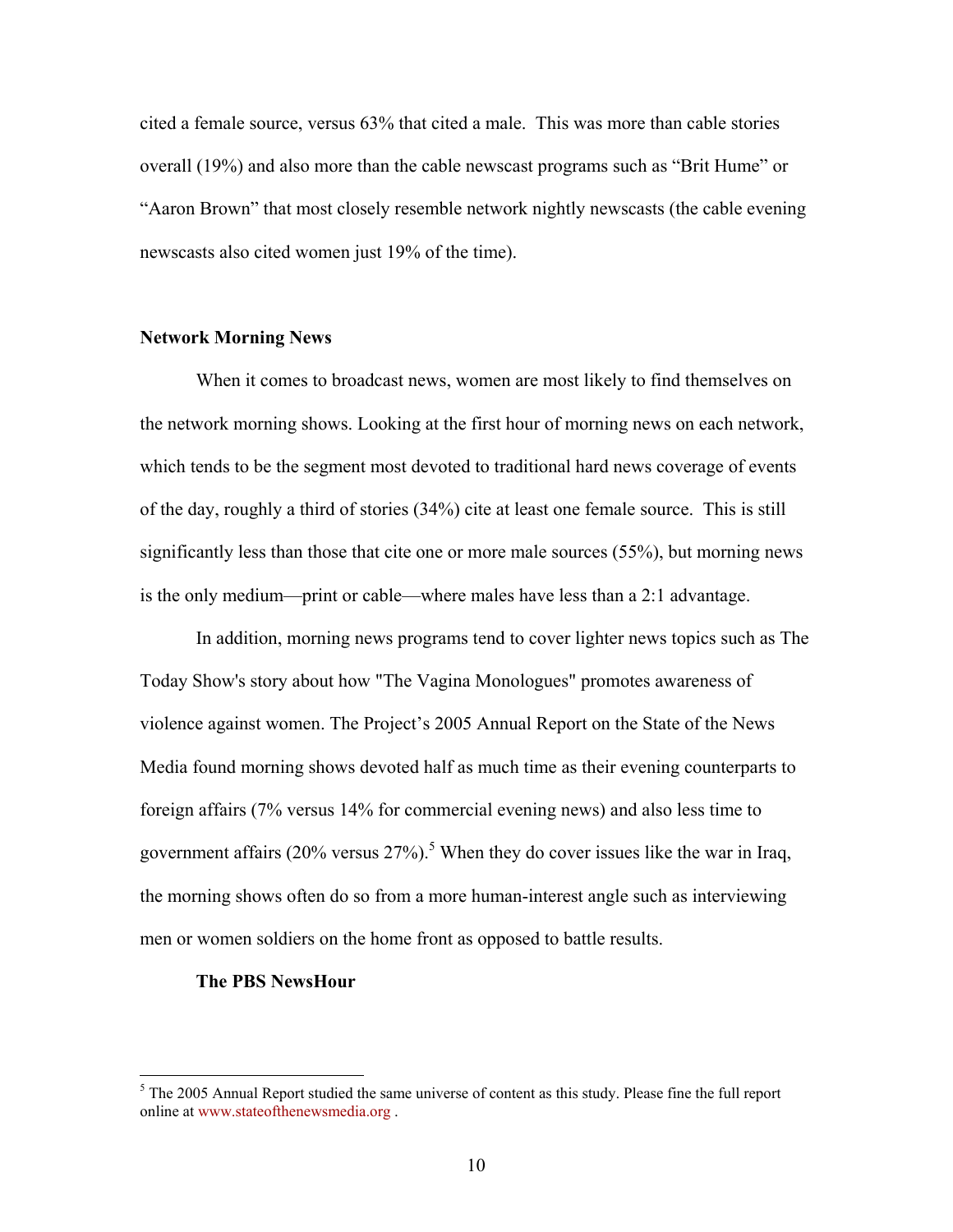One striking finding in this examination of gender is the scarcity of female sources on the "NewsHour with Jim Lehrer." With a gap of 42 percentage points, stories are roughly three and a half times more likely to include a male source as a female source on the signature evening PBS newscast. Just 17% of stories on the "NewsHour" cited at least one female source versus 59% that cited at least one male. This puts the "NewsHour" second only to MSNBC in its lack of female sources.

These data paint a complex picture of the "NewsHour." For one, the Project's 2005 Annual Report (which studied the same content) found that the program devoted more of its content than any other medium—even newspaper front pages—to foreign affairs, the topic where women were the least likely to be found.

In addition, the "NewsHour" tended to cite more sources in its stories than other kinds of television news and share more information about the background, expertise and potential biases of those sources. Almost a quarter of its stories (23%) had the highest level of transparency, four or more fully identified sources, versus 18% on commercial evening news and 11% on morning news segments.

|                                           | <b>Commercial Network Evening</b> | <b>PBS</b> | <b>Network Morning</b> |  |  |  |
|-------------------------------------------|-----------------------------------|------------|------------------------|--|--|--|
|                                           |                                   |            |                        |  |  |  |
| No Sources                                | 37%                               | 36%        | 39%                    |  |  |  |
|                                           |                                   |            |                        |  |  |  |
| 1 Source                                  | 14                                | 21         | 23                     |  |  |  |
|                                           |                                   |            |                        |  |  |  |
| 2-3 Sources                               | 32                                | 20         | 28                     |  |  |  |
|                                           |                                   |            |                        |  |  |  |
| 4+ Sources                                | 18                                | 23         | 11                     |  |  |  |
|                                           |                                   |            |                        |  |  |  |
| Totals may not equal 100 due to rounding. |                                   |            |                        |  |  |  |

**Source Transparency, Network Evening News** 

Looking deeper, with the addition of gender, it turns out that while PBS excelled at having multiple sources in its stories they were almost always male. The program, for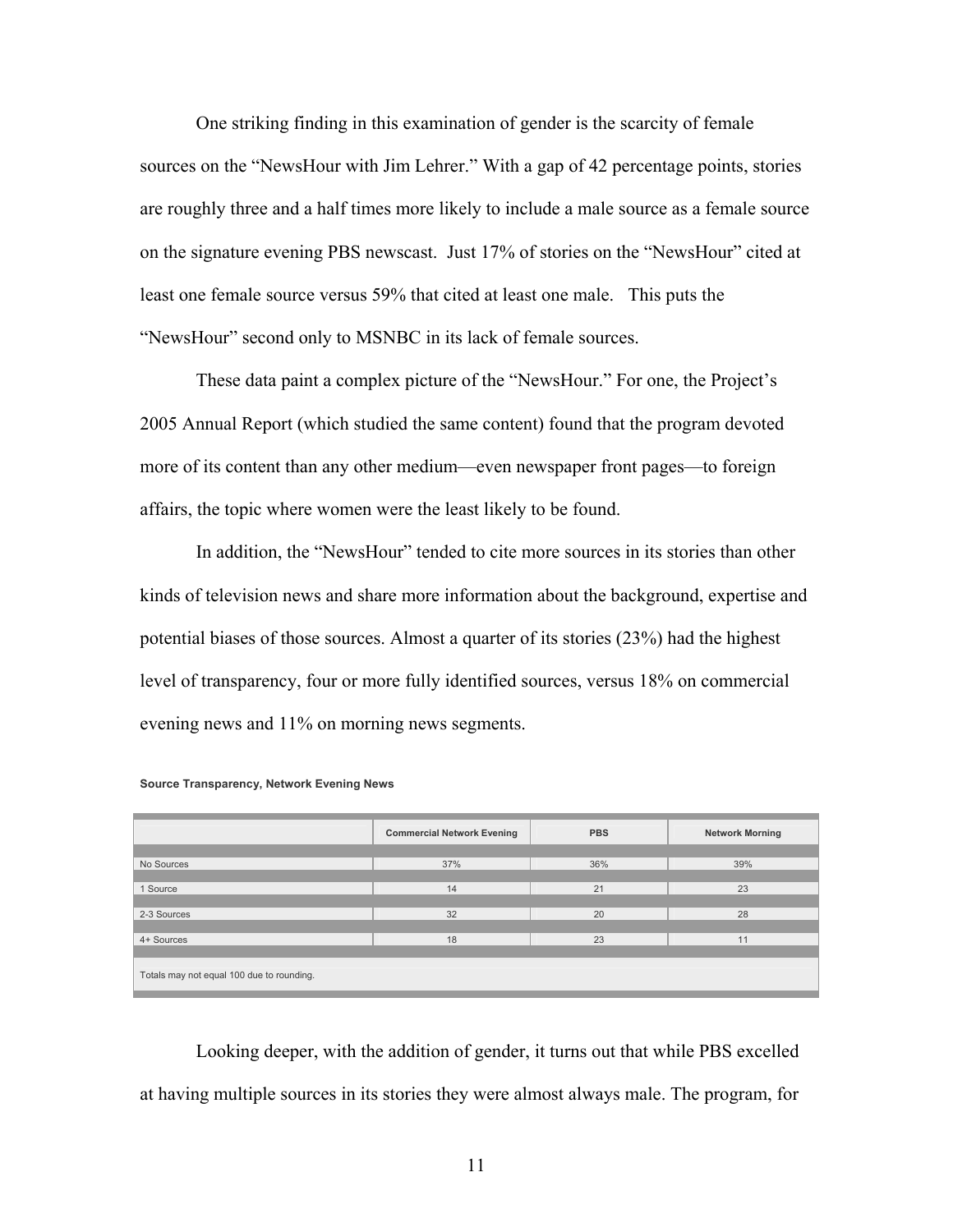instance, stood out for having four or more male sources in a news story. Nearly a quarter of its stories (24%) contain four or more male sources versus 17% on commercial evening news and 9% on morning news.

But when it came to female sources, PBS was less likely than commercial or morning news to include one, two, three or four.

A March 8th 2004 story about Iraq's new constitution, for instance, relied on five male sources and not a single female source. Reporter Gwen Ifill (a woman) began with sound bites from Ahmad Chalabi, a member of the Iraqi governing council, U.S. Secretary of State Colin Powell and Iraq's grand Ayatollah Ali al-Sistani. Ifill then entered into a panel discussion with Feisal Istrabadi, an advisor to the governing council and Juan Cole, a professor of Middle East history at the University of Michigan. While the story was in depth and well-sourced, Ifill's was the only female voice aired.

### **Online**

 And how does the newest medium, online, do when it comes to gender? According to this study, at least, the websites of traditional news outlets surpass broadcast and cable and are only slightly behind newspapers.

 The 20-day sample examined the lead 5-7 stories each day of eight news sites: ABC News (www.ABCNEWS.com), AOL (news section front page), Bloomington Pantagraph (www.pantagraph.com), CBS 11 TV - Dallas (www.cbs11tv.com), CNN (www.cnn.com), Fox News (www.foxnews.com), MSNBC (www.msnbc.com), Washington Post (www.washingtonpost.com), Yahoo! (http:dailynews.yahoo.com). (Please see the methodology for selection criteria)

12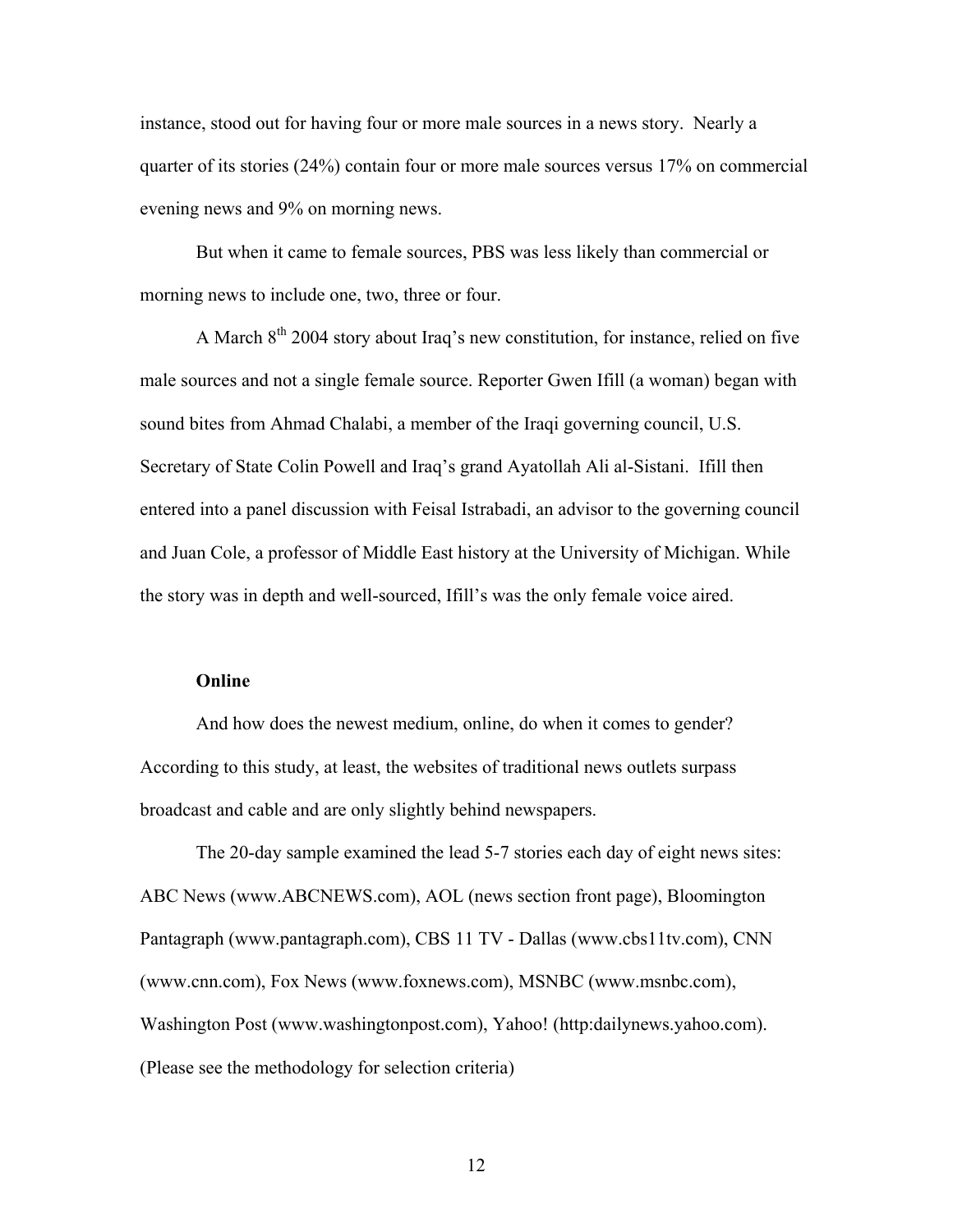The reporting here most closely resembled that of newspaper stories—more sourcing overall and more female sources. Still, female voices trail far behind men's voices. Just over a third, of online stories 36% contained a female source while 89% cited at least one male voice.

### **Topics**

Across media, are women more likely to be cited in some story topics than in others? To a certain degree the answer is yes, but still at levels much behind that of men. In fact, the only topic area where women were cited in more than half of the stories was lifestyle stories such as one on the CBS "Early Show" about what to do if someone sees a child getting into a car with an intoxicated adult. Beyond lifestyle, the other topics most inclusive of women sources were government (44%), crime (39%) celebrity/entertainment (38%) and accidents (38%).

Even among these, though, male voices still dominate. In all five topic categories, at least one male is cited in more than half of the stories.

Celebrity/entertainment stories were the least likely to use a male source but still, 56% cited them. (The only category with a lower percentage (45%) is that of miscellaneous stories which do not fit into one of the main topic areas.

Where are male voices most likely to emerge? In the more traditional categories of government (86%), campaigns and elections (84%), foreign affairs (80%) and defense and military (76%).

| Female and Male Sources for Different Story Topics, Percent of all Stories |                       |     |              |     |  |  |
|----------------------------------------------------------------------------|-----------------------|-----|--------------|-----|--|--|
|                                                                            | <b>Female Sources</b> |     | Male Sources |     |  |  |
|                                                                            |                       |     |              |     |  |  |
| Government                                                                 | 57%                   | 44% | 14%          | 86% |  |  |
| Defense/Military                                                           |                       |     |              |     |  |  |
| Foreign affairs                                                            |                       |     |              | 80  |  |  |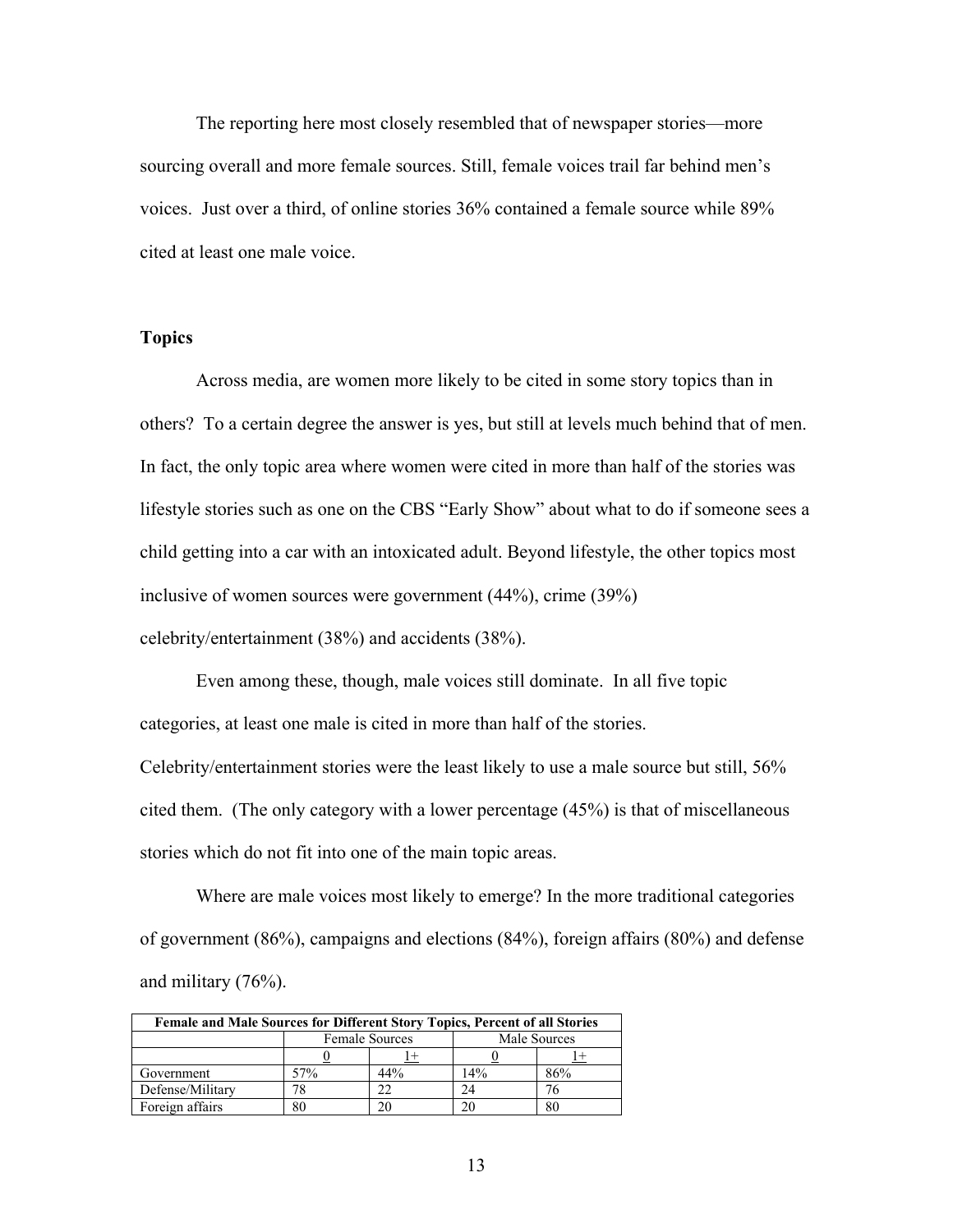| Elections                                | 66 | 34 | 16 | 84 |  |  |  |
|------------------------------------------|----|----|----|----|--|--|--|
| Domestic Affairs                         | 63 | 37 | 27 | 73 |  |  |  |
| Crime                                    | 61 | 39 | 29 | 71 |  |  |  |
| <b>Business</b>                          | 67 | 33 | 40 | 60 |  |  |  |
| Celebrity/Entertainment                  | 62 | 38 | 44 | 56 |  |  |  |
| Lifestyle                                | 47 | 53 | 32 | 68 |  |  |  |
| Science/Technology                       | 66 | 34 | 26 | 74 |  |  |  |
| Accidents                                | 62 | 38 | 35 | 65 |  |  |  |
| Other                                    |    | 29 | 56 | 44 |  |  |  |
| Totals may not equal 100 due to rounding |    |    |    |    |  |  |  |

### *Differences Among Media*

Newspapers' relative strength in including female voices carries through across most topics. At least one female voice was cited in the majority of stories studied in seven out of the twelve topic categories in print. Across all media combined, only one topic category cited a woman in at least 50% of stories—and that was lifestyle.

In print, lifestyle was again the topic most likely to cite women (66%), followed by domestic affairs (61%), election stories (57%), and government stories (56%). The greatest divergence from other media came in election coverage. Across all media, it came in seventh in its use of female sources (tied with science and technology at 34% of stories) versus third within newspapers.

Even in some of these stories, though, the female voice was far from dominant. A *New York Times* story from March 19 reported on Senator McCain's comments about John Kerry's defense record. *Times* journalist Todd S. Purdum first quoted Mr. McCain, Bush spokesman Terry Holt, and DNC spokesman Jano Cabrera. It was not until the last three paragraphs that a female voice was brought in, that of Victoria Clarke, a former press secretary for both McCain and later the Pentagon.

Online news coverage was similar to print in its overall reliance on women sources, but differed in the tendencies within story topics. Five topic categories cited a woman in at least half the stories, but they differed from the newspaper topics. The

14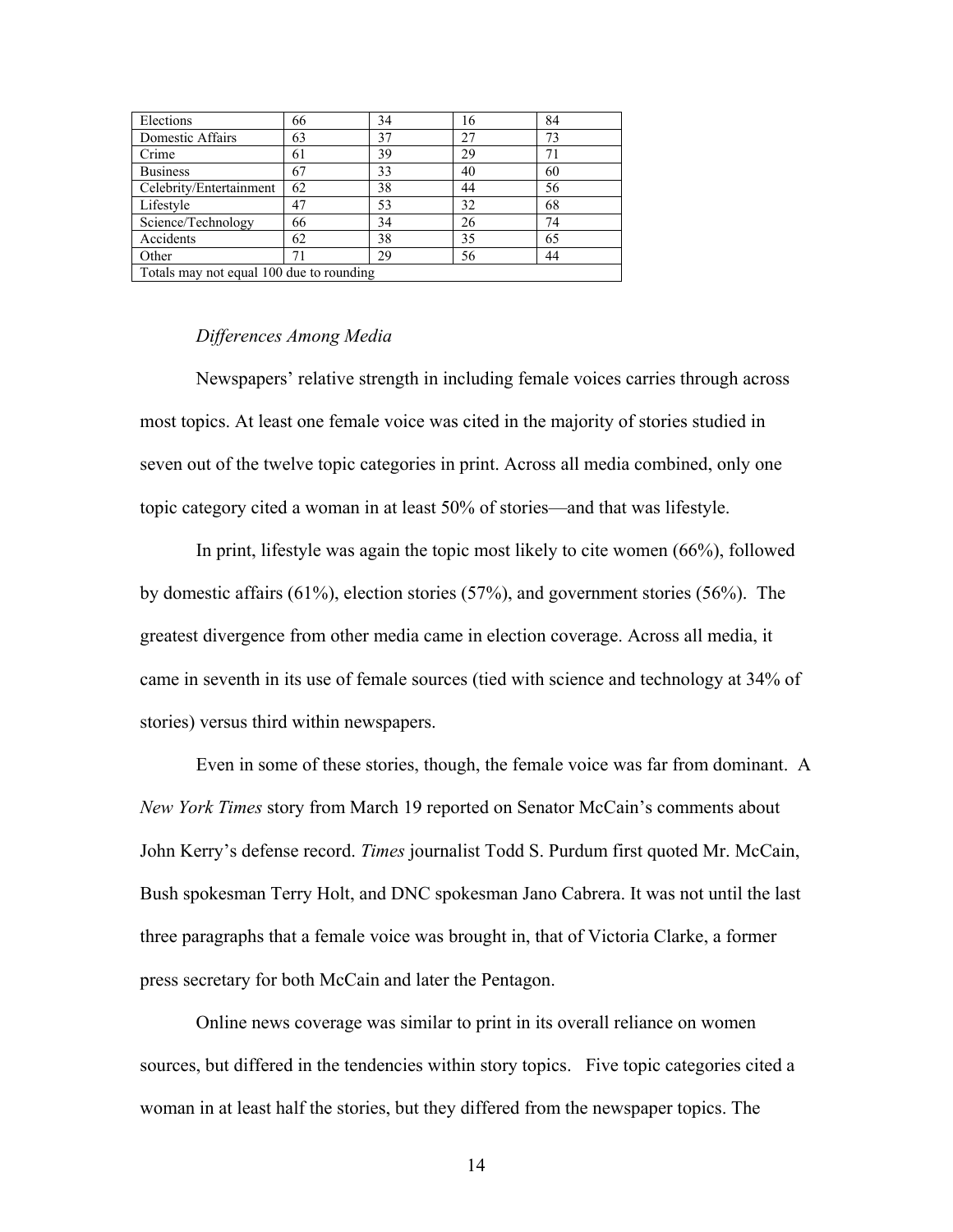"Miscellaneous" grouping—stories which have little connection to other current events, was the most common (68%). This was followed by lifestyle stories (61%) such as one on CNN.com about snowboarding that included remarks from snowboarder Tricia Byrnes. Next came accidents (57%), celebrity (57%) and business (51%).

On commercial network evening news, just three topic categories included a female voice in half or more of the stories. At the top were celebrity/entertainment stories (58%) and lifestyle stories (58%), though these are also among the least common story topics on commercial evening news, (accounting for just 7% of the coverage studied). On February 23rd, 2004, for example, ABC "World News Tonight" closed with a story on the final episode of "Sex in the City," a show about city women looking for Mr. Right. The piece by David Wright quoted the show's creator, Candace Bushnell, and a number of fans, most of whom were women. The next most popular category for women was the "miscellaneous" category, where women appeared in 50% of the coverage.

On morning news, where celebrity and lifestyle stories make up a greater portion of content, they are again the most likely places to find female voices. Nearly two-thirds (62%) of lifestyle stories and 55% of celebrity stories offered a woman's perspective. No other topic category reached the 50% threshold.

On the PBS "NewsHour" and on cable news, not a single topic area included a female voice in at least 50% of the stories. The two top categories on the "NewsHour" were coverage of defense\military issues and science\technology (40% for both). Cable, on the other hand, followed the pattern of its commercial network counterparts, giving women the most voice in celebrity (32%) and lifestyle (26%) stories. Just 19% of

15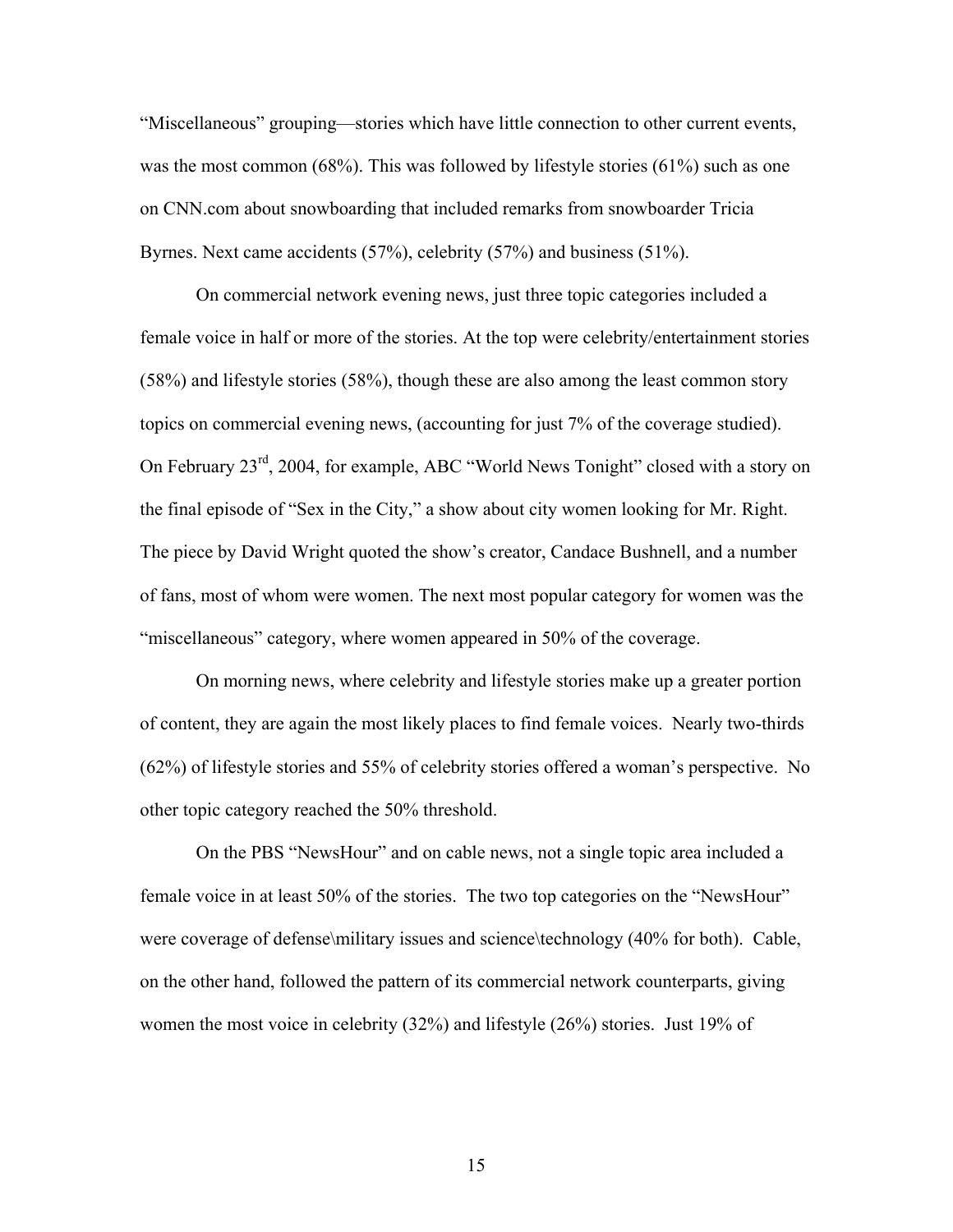government stories on cable and 15% of defense and military stories cited at least one female voice.

### *The War in Iraq and The 2004 Election*

 In the two big stories of 2004, the international war on terrorism and the 2004 elections, journalists' use of women as sources differed somewhat. In the roughly 6,300 stories about the war against international terrorism studied, women were even less likely to be a source than in the news coverage overall. A mere 20%, just two-in-ten of these stories, included a female source. Male sources, on the other hand, were cited in 79%. Journalists were slightly more likely to draw on women sources in stories about the 2004 elections (37%) though they were still more than twice as likely to offer a male perspective (88%).

### **Differences beyond Topic and Media**

 What other elements seemed to make a story more or less likely to include a female voice?

 According to this data, at least, story length and the number of viewpoints offered makes a difference. Longer stories and more viewpoints raise the level of sourcing overall, increasing the use of female sources as well as male sources.

Print and online stories over 1000 words were twice as likely to contain a female source as were stories under 500 words (52% versus 24%). They were also nearly twice as likely to contain a male source (97% of stories over 1000 words and 59% of stories under 500).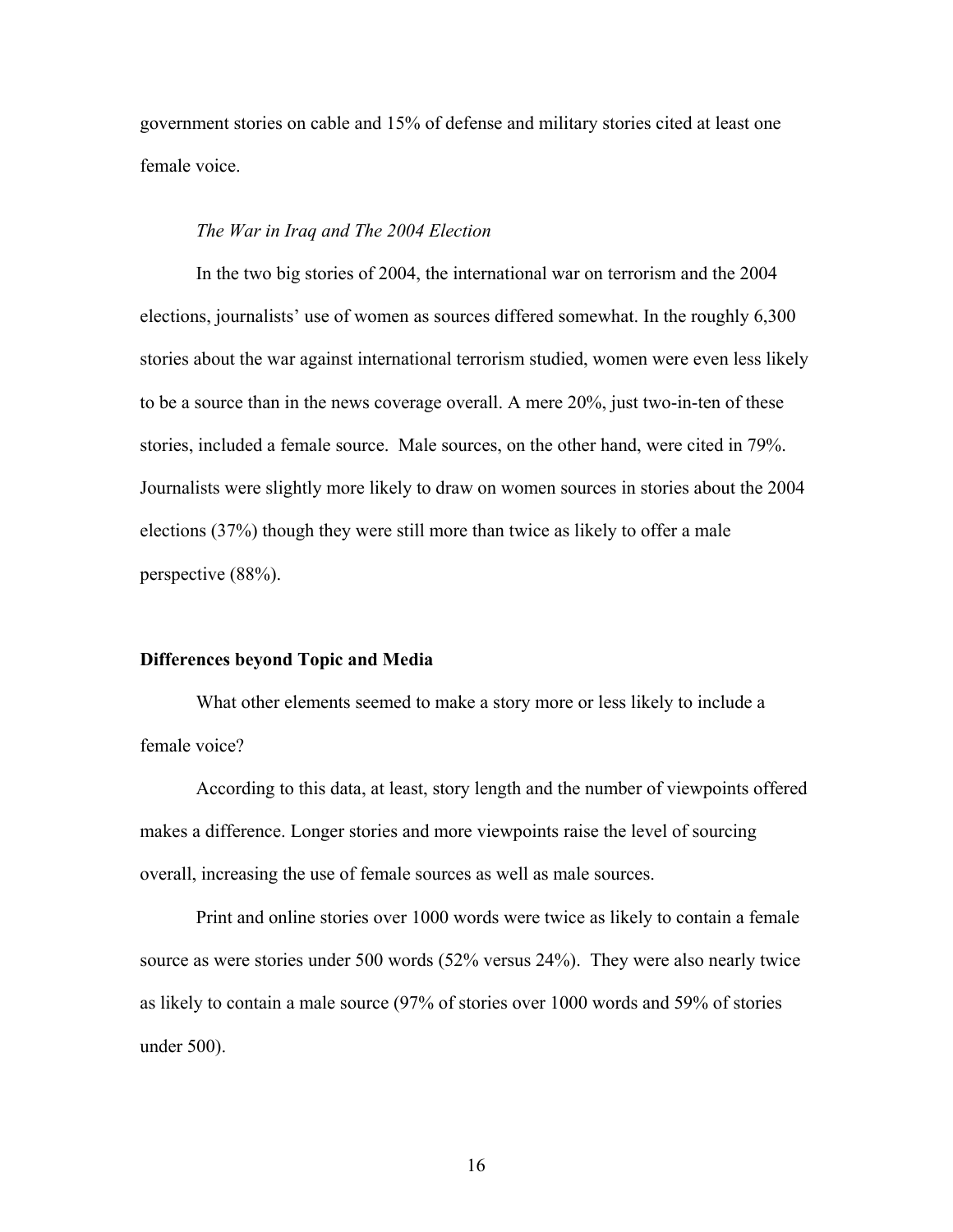Similarly, stories that offered a mix of viewpoints were 20 percentage points more likely to cite a female than those with just one viewpoint (47% versus 27%). The advantage was slightly less for male voices, 14 percentage points (94% versus 80%).

 Another possible element to consider is the gender make-up of our newsrooms. Past research suggests that female journalists tend to use more female sources than do male journalists. A study of three newspapers of different circulation sizes found that 24% of all the sources females reporters used were females. Just 16% of the sources male reporters used were female.  $6$  This was most evident at the smallest paper (201,000) circulation) where women were also more likely to rely on ethnic sources than were males.

Women journalists, then, may help diversify the source list, but in most newsrooms they are still a minority. Roughly 38% of print journalists in the U.S. are women, according to data collected by the American Society of Newspaper Editors, and 35% of supervisors.<sup>7</sup> In television, just 24% of American producers, writers, and directors are women, reports Media Awareness Network. $<sup>8</sup>$  And looking at top executives of</sup> American media, telecommunications and e-companies, a 2001 study by the Annenberg Public Policy Center found just 13% are female.<sup>9</sup>

 Whether the starting point is a pool of sources more dominated by males or a pool of journalists more inclined to seek out males, there do seem to be some steps one could take to create more opportunity for female voices to emerge.

 $\overline{a}$ 

<sup>6</sup> Rodgers, S., & Thorson, E. (2003), "A socialization perspective on male and female reporting," *Journal*  of Communication, December, 658-675

Newsroom Employment Census, American Society of Newspaper Editors, Table M, April 6, 2005, www.asne.org 8

<sup>&</sup>lt;sup>8</sup> "Women Working in the Media," Media Awareness Network, www.mediaawareness.ca/english/issues/stereotyping/women\_and\_girls/women\_working.cfm 9

<sup>&</sup>lt;sup>9</sup> "Progress or No Room at the Top? The Role of Women in Telecommunications, Broadcast, Cable and E-Companies," Annenberg Public Policy Center, 2001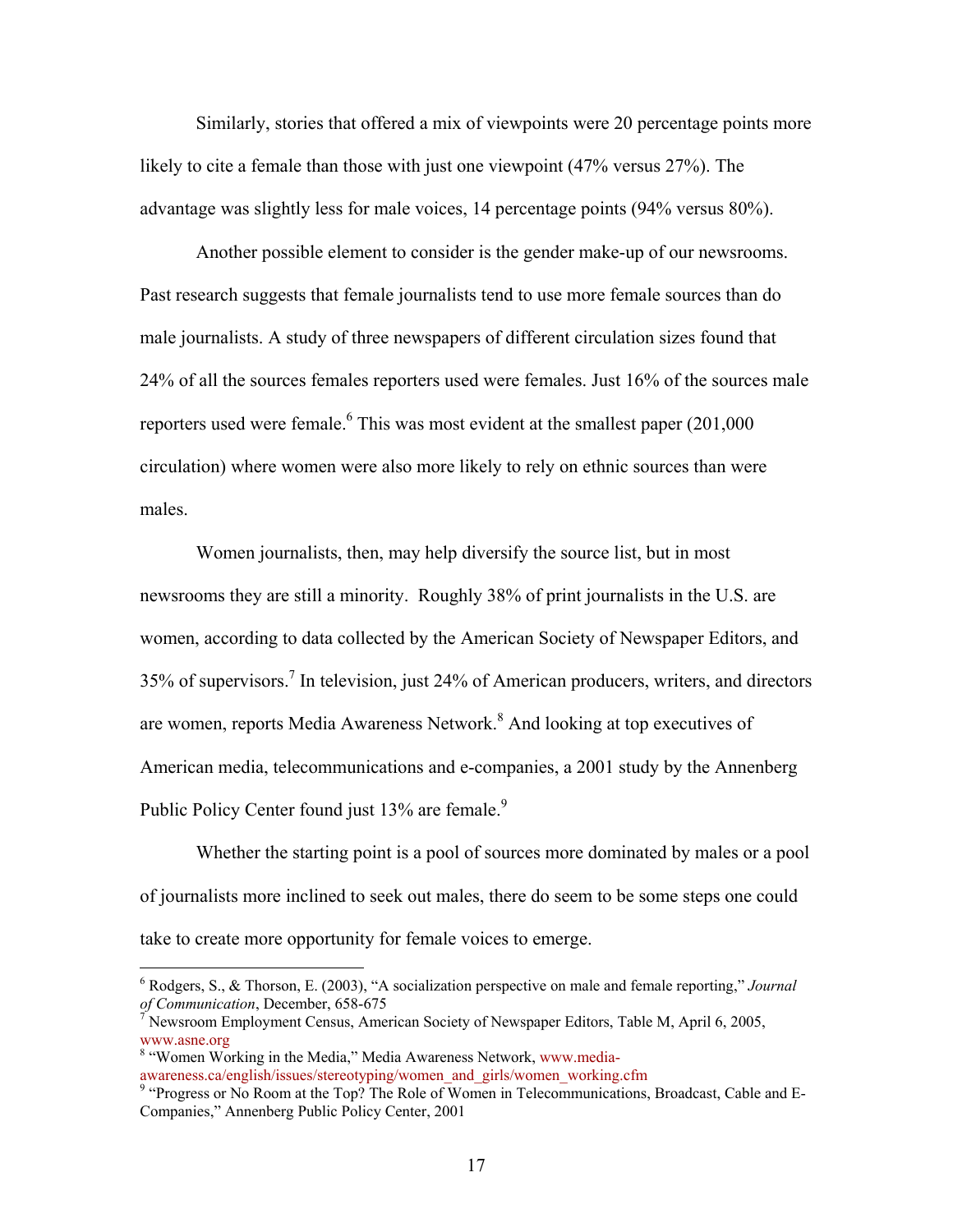# **Methodology**

## **SAMPLING AND INCLUSION**

Two distinct categories of media were studied as part of the 2005 PEJ Media Report Card project.

The first, text-based media, included newspapers and Internet news sites. Princeton Survey Research Associates International conducted coding for those media.

The second, electronic media, included both broadcast network and cable network news. The School of Journalism at Michigan State University conducted coding for Broadcast Network News. The Institute for Communication Research of the College of Communication & Information Sciences at the University of Alabama conducted coding for Cable Network News. Esther Thorson of the University of Missouri School of Journalism conducted the statistical and methodological work for the report and put forth the original idea for this examination of gender.

Print, broadcast network and cable were each subject to a specific methodological approach regarding sampling and selection and coding. In all, the study examined some 16,800 stories. This included 6,589 newspaper stories, 1,903 online stories, 1,768 stories from network television and about 6,550 stories on cable news (the cable news study included two parts, a 20 day sample and a five day sample, in which some stories overlapped).

## **I. TEXT-BASED MEDIA**

## **NEWSPAPERS**

## *Newspaper Selection*

Individual newspapers were selected to present a meaningful assessment of the content that is widely available to the public. Selections were made on both a geographic and a demographic basis, as well as diversity of ownership.

First, newspapers were divided into four groups based on daily circulation: Over 750,000; 300,001 to 750,000; 100,001 to 300,000, and 100,000 and under.

We included four newspapers over 750,000: USA Today, the Los Angeles Times, The New York Times, and The Washington Post. (The Wall Street Journal, which also falls in this category, was excluded as a specialty publication.)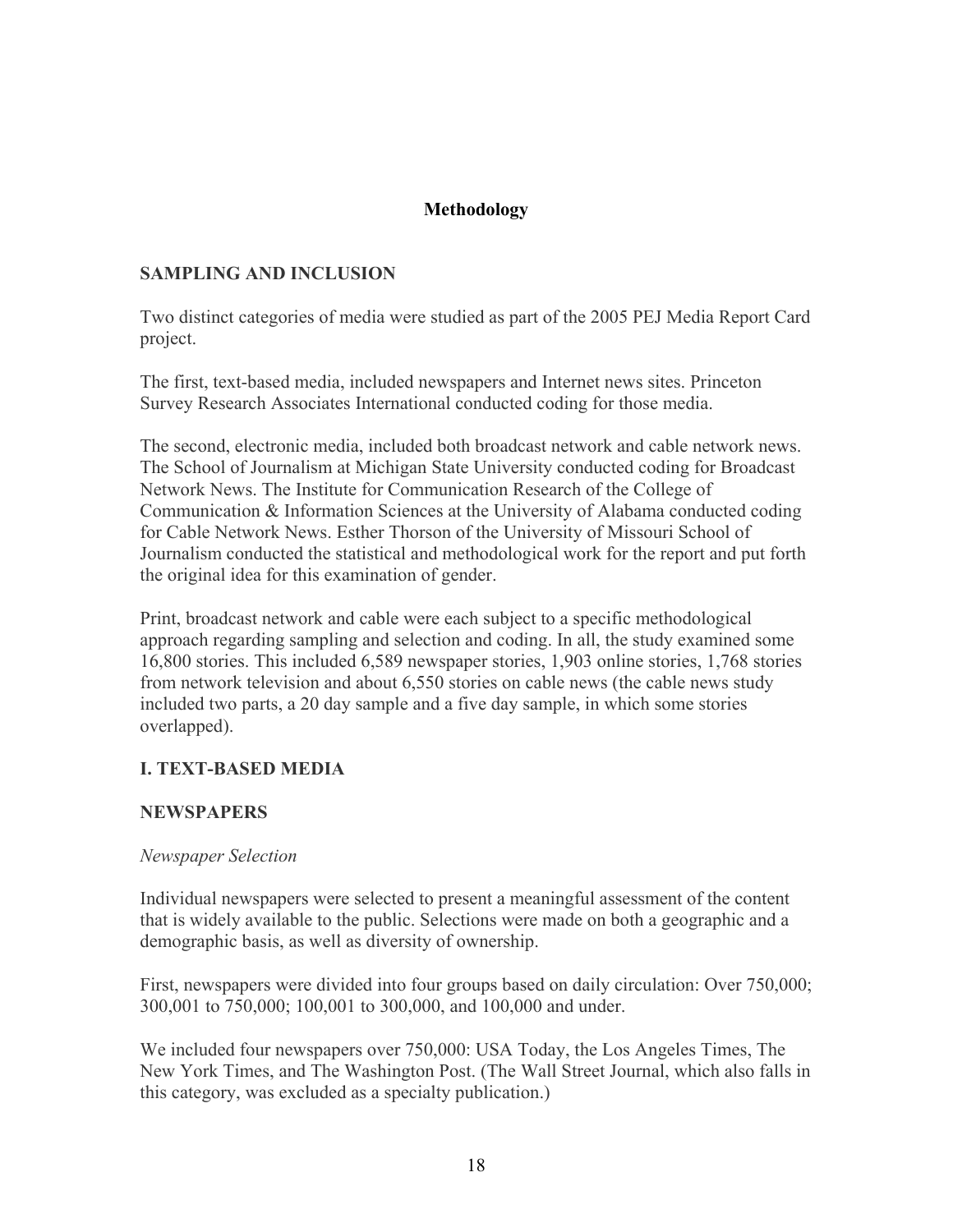Four newspapers were chosen in each of the remaining three categories. To ensure geographical diversity, each of the four newspapers within a circulation category was selected from a different geographic region of the U.S. Regions were defined according to the parameters established by the U.S. Census Bureau.<sup>1</sup>

The newspapers in circulation groups two through four were selected through the following process:

First, using the Editor and Publisher Yearbook, we created a list of every daily newspaper in the U.S. Within each category, newspapers were selected at random until all categories were filled. To be eligible for selection, a newspaper was required to a) have a Sunday section, b) have a daily sports section, c) have its stories indexed in a news database, to be available to coders, and d) not be a tabloid. Newspapers not meeting those criteria were skipped over. In addition, an effort was made to ensure diversity in ownership.

## *Circulation Group 1*

Los Angeles Times, New York Times, USA Today, Washington Post

# *Circulation Group 2*

Cleveland Plain Dealer, Dallas Morning News, Philadelphia Inquirer, Sacramento Bee

## *Circulation Group 3*

Albuquerque Journal, Asbury Park Press, Kansas City Star, San Antonio Express-News

## *Circulation Group 4*

Bloomington (Illinois) Pantagraph, Hanover (Pennsylvania) Evening Sun, McAllen (Texas) Monitor, Vacaville (California) Reporter

## **Newspaper Study Operative Dates, 2004**

Random sampling was used to select a sample of individual days for the study. By choosing individual days rather than weeks, we hoped to provide a broader look at news coverage that more accurately represented the entire year. To account for variations related to the different days of the week, the 28 days that were sampled included 4 of each day of the week. Dates were chosen from January 1 to October 13, a span of 286 days. October 13 was made the cutoff date to allow time for coding. Omitted dates included those of the Olympics and the Republican and Democratic National **Conventions** 

The following dates were generated and make up the 2004 sample.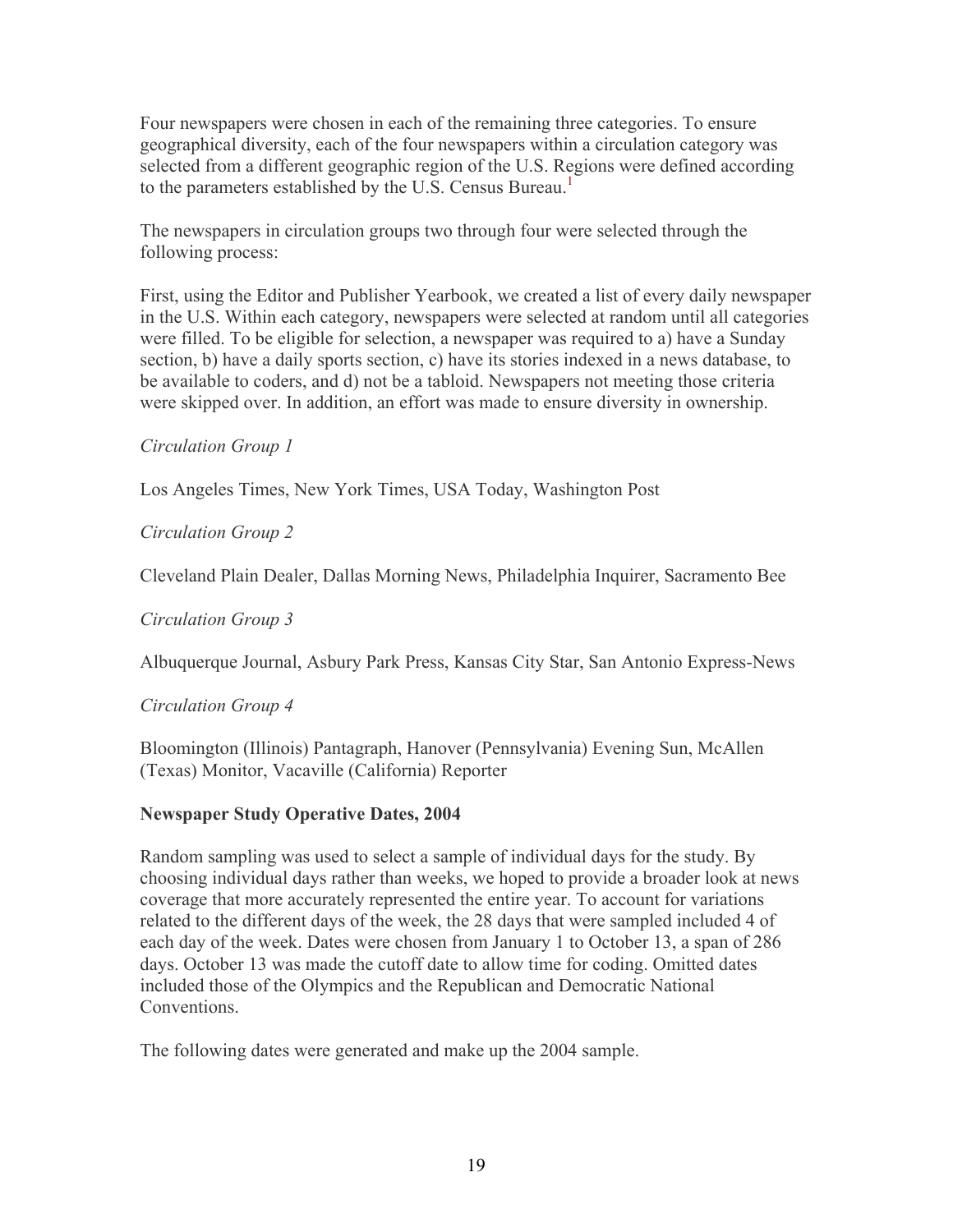January- 13, 16, 23 February- 2, 13, 23rd, 29th March- 8, 12, 13, 14, 19, 24 April- 8, 15 May- 1, 4, 20 June- 8, 9, 16 July- 19, 25 August- 10, 12 September- 4, 22, 26

### **Story Procurement, Selection, and Inclusion**

Stories were procured via hard copies of daily publications, supplemented by a combination of electronic databases (DIALOG, FACTIVA, and NEXIS).

All stories with distinct bylines that appeared on a particular newspaper's front page (Page A1), on the first page of the Local/Metro section, or on the first page of the sports section were selected for analysis. Each year the Annual Report rotates the third sectionfront examined. The 2004 study examined the style section-front.

## **INTERNET NEWS SITES**

To select the Internet news sites to be coded, the Nielsen/NetRatings top 20 news sites list was consulted to determine the most prominent sites. The list contained four basic types of sites: news aggregators, $<sup>2</sup>$  newspaper sites, network news sites, and cable news</sup> sites. Two sites were chosen for each of those categories. For aggregators, AOL and Yahoo were selected; they were the only two aggregators in top 20 list. For network news outlets, two sites were randomly chosen from among ABC, CBS, and MSNBC. (MSNBC appeared on both the network and cable lists because it is the news site for both NBC News and the MSNBC cable channel.) For cable sites, CNN and Fox News were chosen, since MSNBC had already been chosen from among the broadcast networks. For newspapers, the first site was chosen randomly from the four newspapers in Circulation Group 1, and the second was chosen randomly from the 12 newspapers in Groups 2 through 4. To be selected the newspaper had to have an active daily Web site. In addition, a local-TV news site was chosen. The market for local TV was chosen by randomly selecting one of the 15 markets from the newspaper sample and then randomly choosing among ABC, CBS, NBC, and Fox.

The following sites were included in the 2004 study:

ABC News (www.ABCNEWS.com), AOL (news section front page), Bloomington Pantagraph (www.pantagraph.com), CBS 11 TV - Dallas (www.cbs11tv.com), CNN (www.cnn.com), Fox News (www.foxnews.com), MSNBC (www.msnbc.com), Washington Post (www.washingtonpost.com), Yahoo! (news.yahoo.com)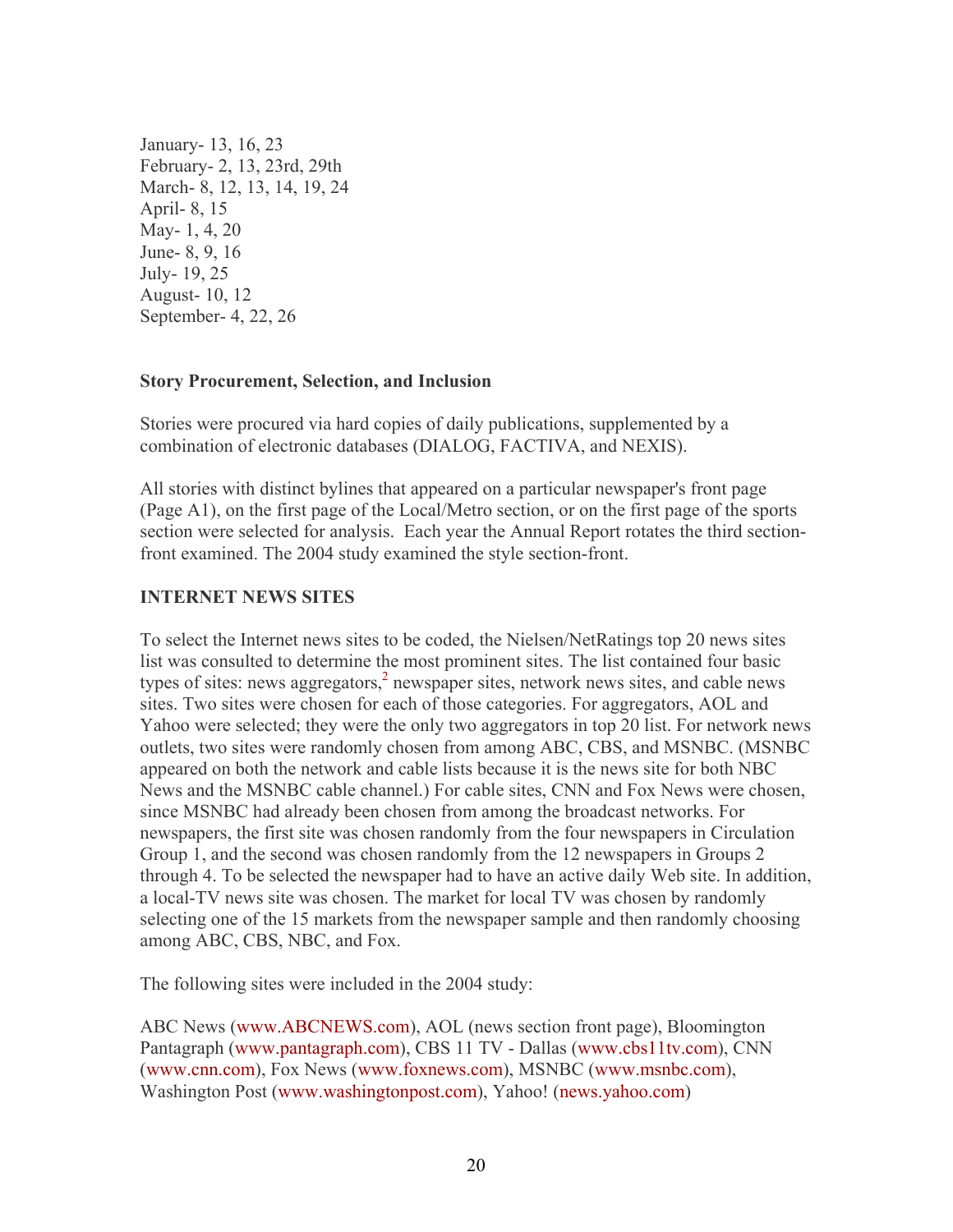## **Internet News Sites - Operative Dates 2004**

The 2004 Internet study had two components. The first was a twenty-day sample that matched the dates of the newspaper sample, Mondays through Fridays. Weekends were not included for Internet, broadcast or cable sites. Again, the eligible dates ranged from January 1 to October 13, a period of 286 days.

The following dates were generated and constitute the 2003 Internet News Site sample.

January- 13, 16, 23 February- 2, 13, 23, 29 March- 8,\* 12, 13, 14, 19,\* 24 April- 8, 15 May- 1, 4, 20 June- 8, 9, 16\* July- 19, 25 August- 10,\* 12\* September- 4, 22, 26 \*Multiple Download Dates

In addition to the main sample, we conducted an additional study of five of those days in order to replicate the freshness variable studied in 2003. Among the 20-day sample, one day for each weekday was randomly selected.

## **Story Procurement, Selection, and Inclusion**

For the main 20-day sample, each site was visited once a day. The download time rotated each day among four different hours: 9:00 A.M., 1:00 P.M., 5:00 P.M. and 9:00 P.M, ET. The order in which the sites were visited was also rotated for each capture time. Each download took approximately twenty minutes.

For the five-day sample, each site was visited four times on each day - 9:00 a.m. ET, 1:00 p.m. ET, 5:00 p.m. ET, and 9:00 p.m. ET - to download stories. The order in which the sites were visited was rotated for each capture time. Each download took approximately twenty minutes.

Each time, the following method was used to determine which stories to capture:

On the news home page of each of the sites, we identified featured stories. A story at the top of a page tied in to a graphic element - commonly a picture of an event or person was counted as a featured story and captured for study. Multiple stories on the page relating to the same graphic element were also captured as featured stories. Pages with more than one graphic element were considered to have more than one featured story, and all such stories were studied.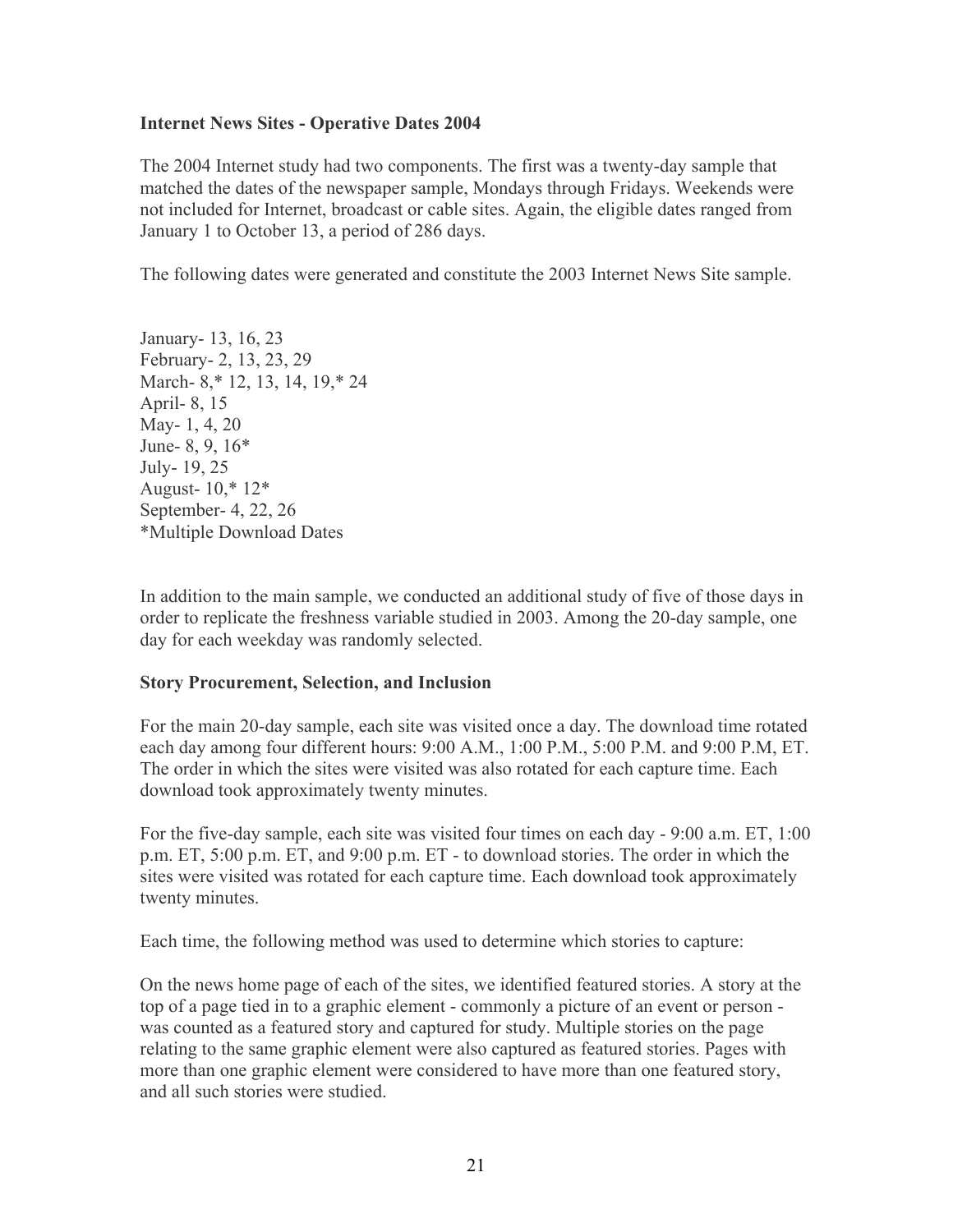After the featured stories, we included the next three most prominent stories without graphics starting from the top and moving down. Those stories were recorded as nonfeatured.

The following rules were put into place in selecting stories:

- For the sample, the following were omitted from study: video, audio, charts, maps, background/archival information, news tickers, chat and polls.
- Any headline that linked to an outside Web site was also omitted. (But stories attributed to other outlets but present on the site being studied were counted.)
- Links to secondary stories about the same topic were counted as unique stories for the non-featured-stories category.
- A graphic attached to a non-story item (i.e., video, audio, charts, maps, background/archival information, "complete coverage," chat and polls) was not counted as a story.
- If there were no stories associated with a graphic, then only the top three stories were coded and none were considered featured.
- If there was no graphic present, then no story was considered as featured, and the top three stories were counted as non-featured.
- When news headlines with the same font and type size appeared in side-by-side columns, stories were prioritized in a left-to-right, line-by-line zigzag pattern.

# **Text-Based Media Coding Procedures**

General practice called for a coder to work through no more than seven days/issues from any newspaper outlet during a coding session. After completing up to seven days/issues from one publication, coders switched to another text-based-media outlet, and continued to code up to seven days/issues.

All coding personnel rotated through all circulation groups, publications/sites, with the exception of the designated control publications. A control publication was chosen in each category of text media. The designated control publication/date was initially handled by only one coder. That work was then over-sampled during intercoder reliability testing.

# **Intercoder Reliability**

Intercoder reliability measures the extent to which two coders, operating individually, reach the same coding decisions. The principal coding team for text media comprised four people who were trained as a group. One coder was designated as a general control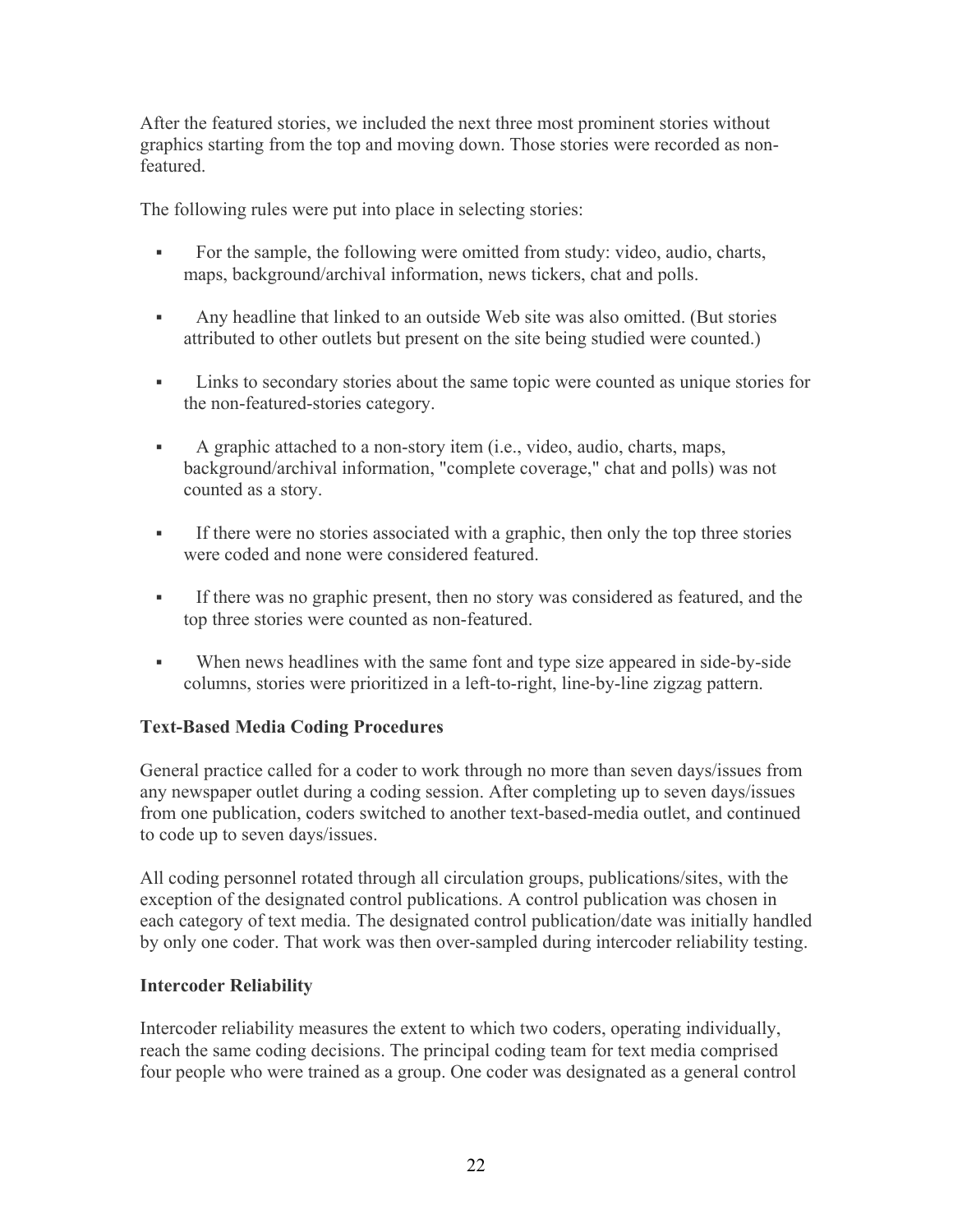coder, and worked off-site for the duration of the project. In addition, one newspaper was designated as a control source.

At the completion of the general coding process, each coder, working alone and without access to the initial coding decisions, re-coded publications originally completed by another coder. Intercoding tests were performed on 5% of all cases in connection with inventory variables, and agreement rates exceeded 98% for those variables. For the more difficult content variables, 20% of all publications/sites were re-coded, and intercoder agreement rates were as follows:

Topic: 92%

Female Sources: 98%

Male Sources: 97%

# **II. BROADCAST NETWORK NEWS**

The ability to make direct comparisons between newspaper and broadcast network findings was a project design goal, so the weekday sample dates for those two news categories are identical. Because of preemptions and schedule changes, weekend network news broadcasts do not always appear in all markets, so Saturday and Sunday broadcast network news programs were excluded from the study.

On a handful of the sample dates, special events pre-empted the evening newscasts. In such instances an alternate date for the same day of the week was selected at random. The final dates were as follows:

January- 13, 16, 23 February- 2, 23 March- 8, 12, 19, 24 April- 8, 15 May- 4, 20 June- 8, 9, 16 July- 19 August- 10, 12 September- 15, 22 June 9 commercial network newscasts were not used because the programming was preempted by the ceremonies remembering President Ronald Reagan. NewsHour was studied on this date. September 15 was used as a substitute for June 9 for the network newscasts.

## *BROADCAST NETWORK MORNING NEWS PROGRAMS*

(7:00 a.m. - 7:59 a.m. Eastern Time Airings)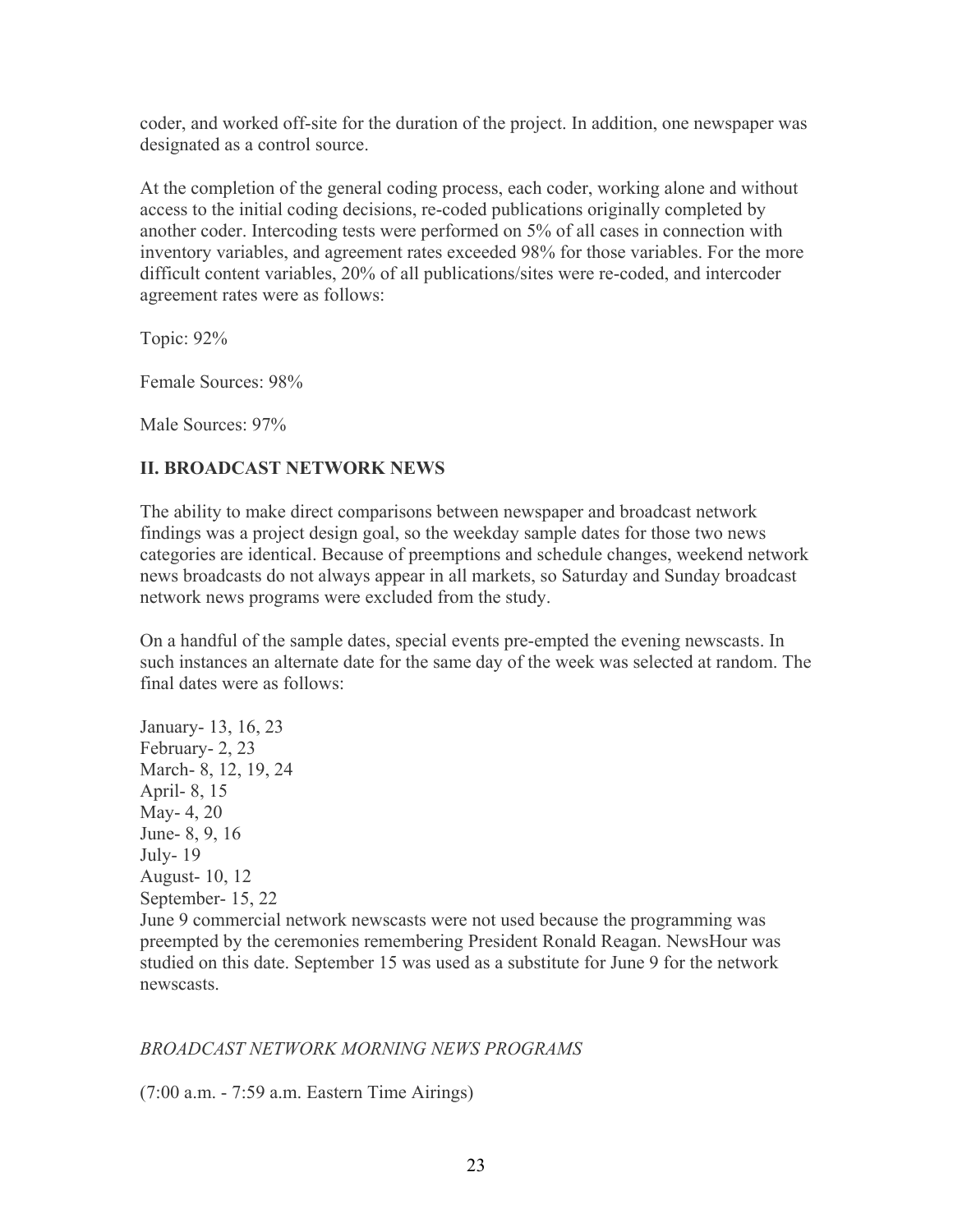# ABC Good Morning America, CBS The Early Show, NBC The Today Show

# *BROADCAST NETWORK EVENING NEWS PROGRAMS*

(Full program as broadcast in New York market)

ABC World News Tonight, CBS Evening News, NBC Nightly News, PBS NewsHour

## **Program Procurement and Story Selection and Inclusion**

The morning and evening broadcasts were procured through both transcripts and video tape. Transcripts were obtained through the Nexis electronic database. Videotaped programs were captured live in the New York City market by ADT Research. For the evening newscasts, that represents each day's 6:30 P.M. East Coast feed. PBS supplied the Project with tapes of the NewsHour.

In the mornings, the following content was analyzed: stories read by the newscaster in the half-hourly news blocks; feature and interview segments outside of the news blocks; banter between members of the anchor team whose import was other than to tease coming segments in that day's program or to promote the network's programming at some later time. One-fifth, 20%, of the sample was coded for teasers and promos and analyzed separately. Excluded from the analysis were the content of the weather blocks, local news inserts, commercials, and other content-free editorial matter such as logos, studio shots, openings and closings.

In the evenings the same rules applied, but because the content of the newscasts is less variegated, concerns about news blocks, banter, weather blocks and local news inserts were not applicable.

## **Broadcast Network Coding Procedures**

Faculty and graduate students in the School of Journalism at Michigan State University conducted this part of the project. The two faculty members who supervised the project have more than 40 years of combined social-science experience in conducting such studies, and are two of the most published academic researchers in the field. Two students in the mass-media Ph.D. program at MSU, one a third-year student and the other a second-year student, coded most of the stories, assisted by a master's-degree graduate of the MSU Department of Communication. In addition, two current master's-degree students in the School of Journalism coded parts of the newscasts. Coding was done independently, working from the protocol, without consultation among the coders.

The coding protocol was provided by the Project for Excellence in Journalism.

## **Inter-Coder Reliability Testing for Broadcast Network News**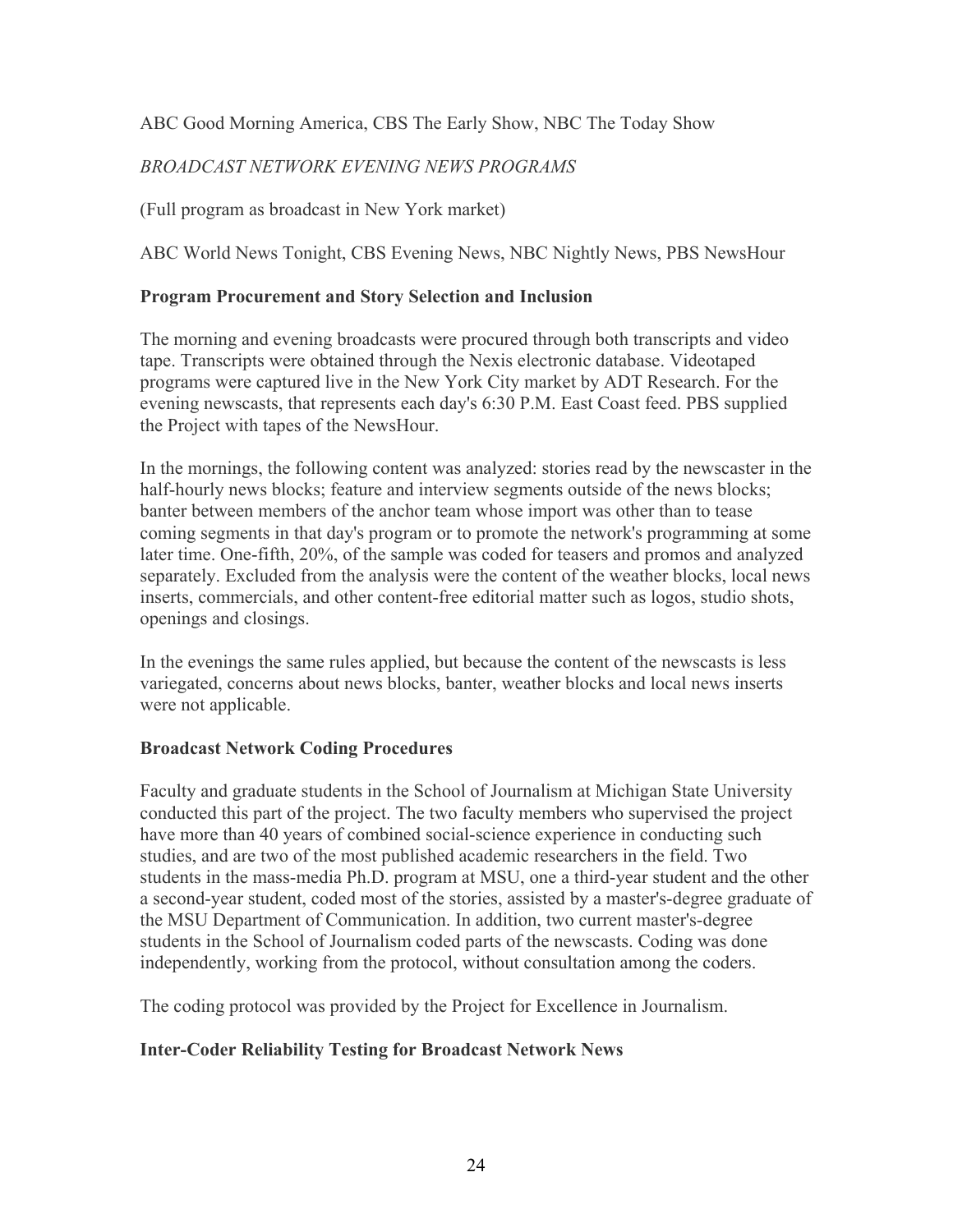A coder reliability assessment for each completed network was then conducted with a random sample of dates taken from those supplied by the State of the Media project. This usually consisted of one or two days used in the assessment from the total of days sampled, resulting in a sample of 5% to 10% of the total stories coded.

Percentages of agreement calculations were made to assess the coding for each of the variables requiring categorical choices among variable values.

Fifty-three stories from the evening newscasts and 69 from the morning newscasts (a total of 122 stories, or 7% of all stories) were used to test reliability. All of the variables used in the State of the Media analysis presented here achieved at least 90% inter-coder agreement, except story topic. The original story-topic coding scheme involved more than 300 subcategories, and reliability was below 80%. But when the coding was collapsed into the 12 categories used in this analysis, the inter-coder agreement reached 83% for all stories.

The content categories used in this analysis and their inter-coder agreement were: big story, 95%; story topic, 83%; female sources, male sources 98%.

|                      | <b>Evening News</b><br>$(N=53)$ | <b>Morning</b><br>News $(N=69)$ | All $(N=122)$ |
|----------------------|---------------------------------|---------------------------------|---------------|
| Dateline             | 99%                             | 97%                             | 98%           |
| Big Story            | 93%                             | 97%                             | 95%           |
| Story Topic*         | 81%                             | 86%                             | 83.4%         |
| Female Source Number | 99%                             | 97%                             | 98%           |
| Male Source Number   | 94%                             | 95%                             | 94.5%         |
|                      |                                 |                                 |               |

## **Coder Reliability Summary for Evening News, Morning News and All News Programs**

## **III. CABLE NEWS**

## **Cable News Programming - Outlet Selection and Operative Dates 2004**

As with the online sample, the 2004 Cable study had two components. The first was a twenty-day sample that matched the dates of the newspaper sample on Mondays through Fridays. Weekends were not included for the Internet, broadcast or cable. Again, the eligible dates ranged from January 1 to October 13, a period of 286 days. On a handful of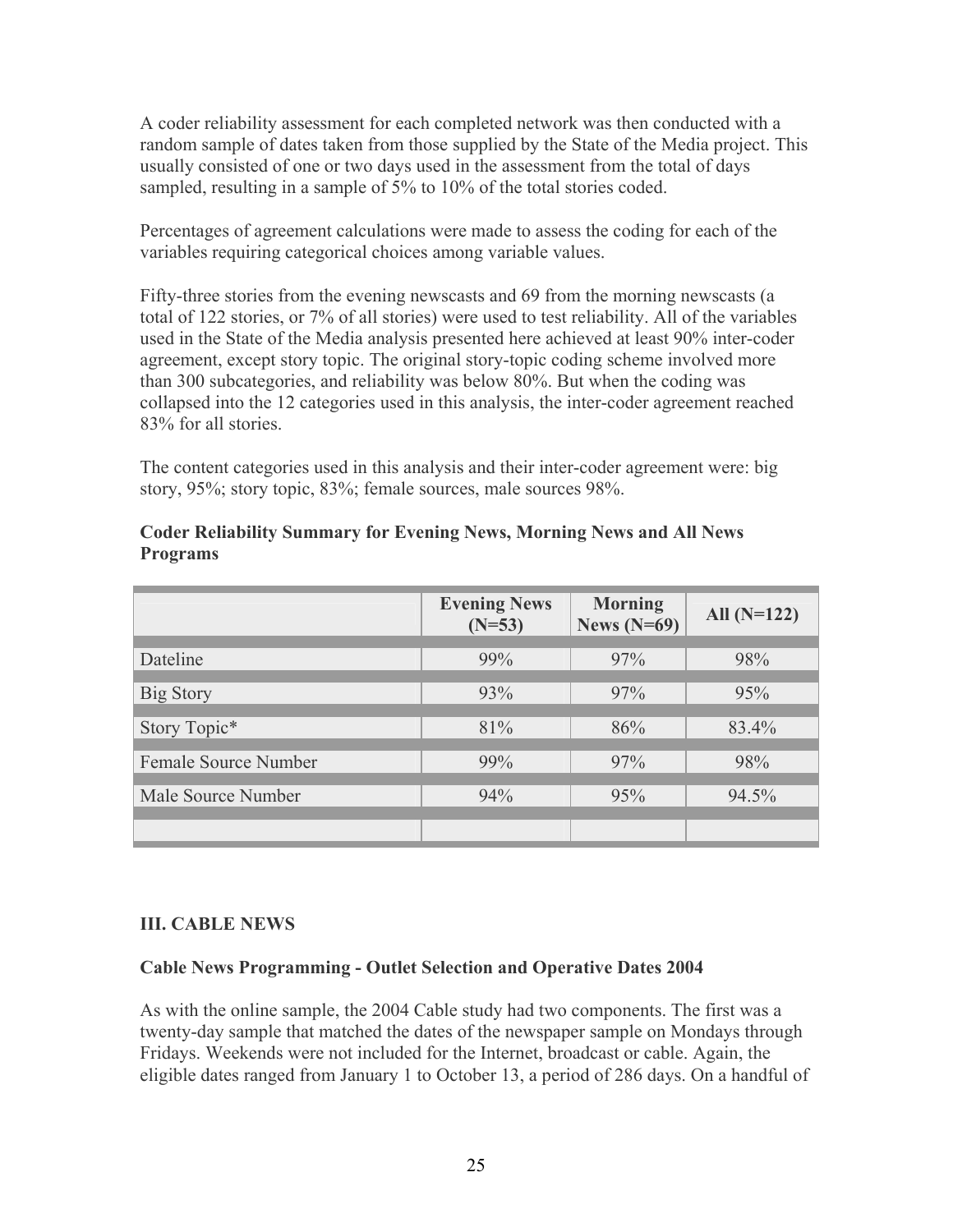the sample dates, special events pre-empted the evening newscasts. In such instances an alternate date for the same day of the week was selected at random.

The following dates were generated and make up the 2004 cable news sample:

January- 13, 16, 23 February- 2,\* 23 March- 8, 12, 19,\* 24h April- 15 May- 4, 20 June- 8, 9, 16 July- 19 August- 5, 10, 12 September- 22

## **Story Procurement and Inclusion**

To assess the nature of the 24-hour news cycle as presented on cable news programming, CNN, Fox News, and MSNBC were selected because they were the three most-viewed cable news channels in 2003.

For the twenty-day sample, we selected three program types to study at each network: Daytime programming, the closest thing to a traditional newscast, and the highest-rated prime time talk show. The following programs were captured and analyzed:

## *DAYTIME PROGRAMMING*

The 11-to-12 o'clock hour for each network

## *NEWSCAST/NEWS DIGEST PROGRAMS*

CNN's NewsNight with Aaron Brown, FOX's Special Report with Brit Hume, MSNBC's Countdown with Keith Olbermann

## *PRIME-TIME TALK PROGRAMS*

CNN's Larry King Live, FOX's O'Reilly Factor, MSNBC's Hardball with Chris Matthews

All cable programming was procured through both videotape and transcripts, although transcripts were not available for the Fox News programming at the 11:00 a.m. hour. Transcripts were obtained through the Nexis electronic database. Videotaped programs were captured live in the Washington, D.C. market. In some instances tapes were provided to us by VMS, a commercial third-party monitoring service.

## **Cable News Coding Procedures**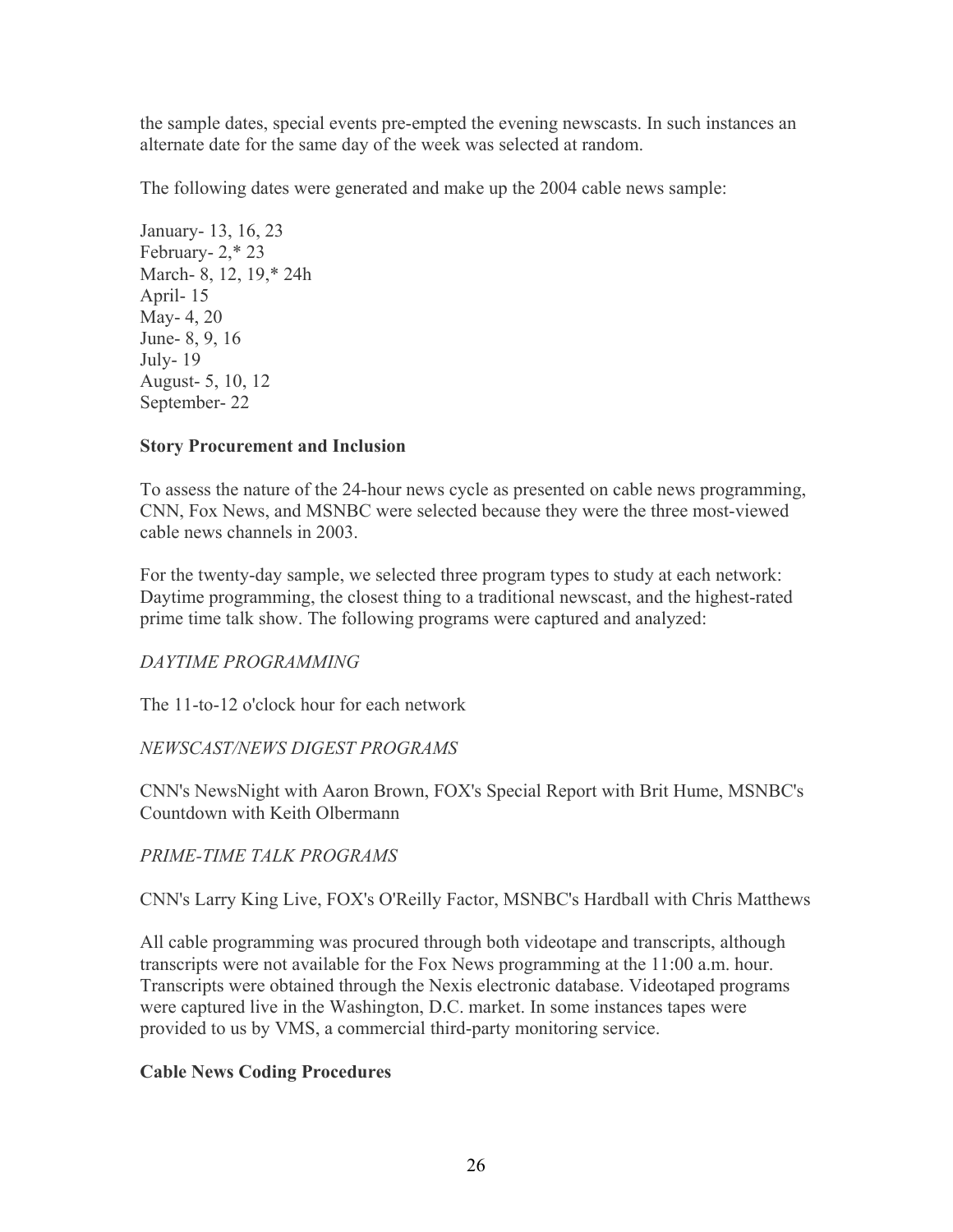The cable news coding was conducted by faculty members, graduate students, and research staff people affiliated with the Institute for Communication and Information Research at the University of Alabama. Six coders were involved throughout the coding process. All coders worked independently, without consulting one another regarding specific coding decisions.

# **Cable News Inter-coder Reliability Testing**

As noted, three program types were studied for each of the three cable news networks. To assess reliability within and across program types, we randomly selected six of the 60 hours of daytime programming, six of the 60 hours of news-digest programming, and six of the 60 hours of prime-time talk programming. In other words, the reliability sample was stratified by program type.

The reliability sample was also stratified by network. Within the six hours for each program type we included two hours from each of the three networks.

This 18-hour sample represents 10% of the 180 hours of programming included in the study; the 6-hour sample for each program type represents 10% of the 60 hours dedicated to each of the three program types.

Percentages of agreement calculations were made to assess the coding for each of the variables requiring categorical choices among variable values.

All of the variables used in the State of the Media analysis presented here achieved at least 88% inter-coder agreement.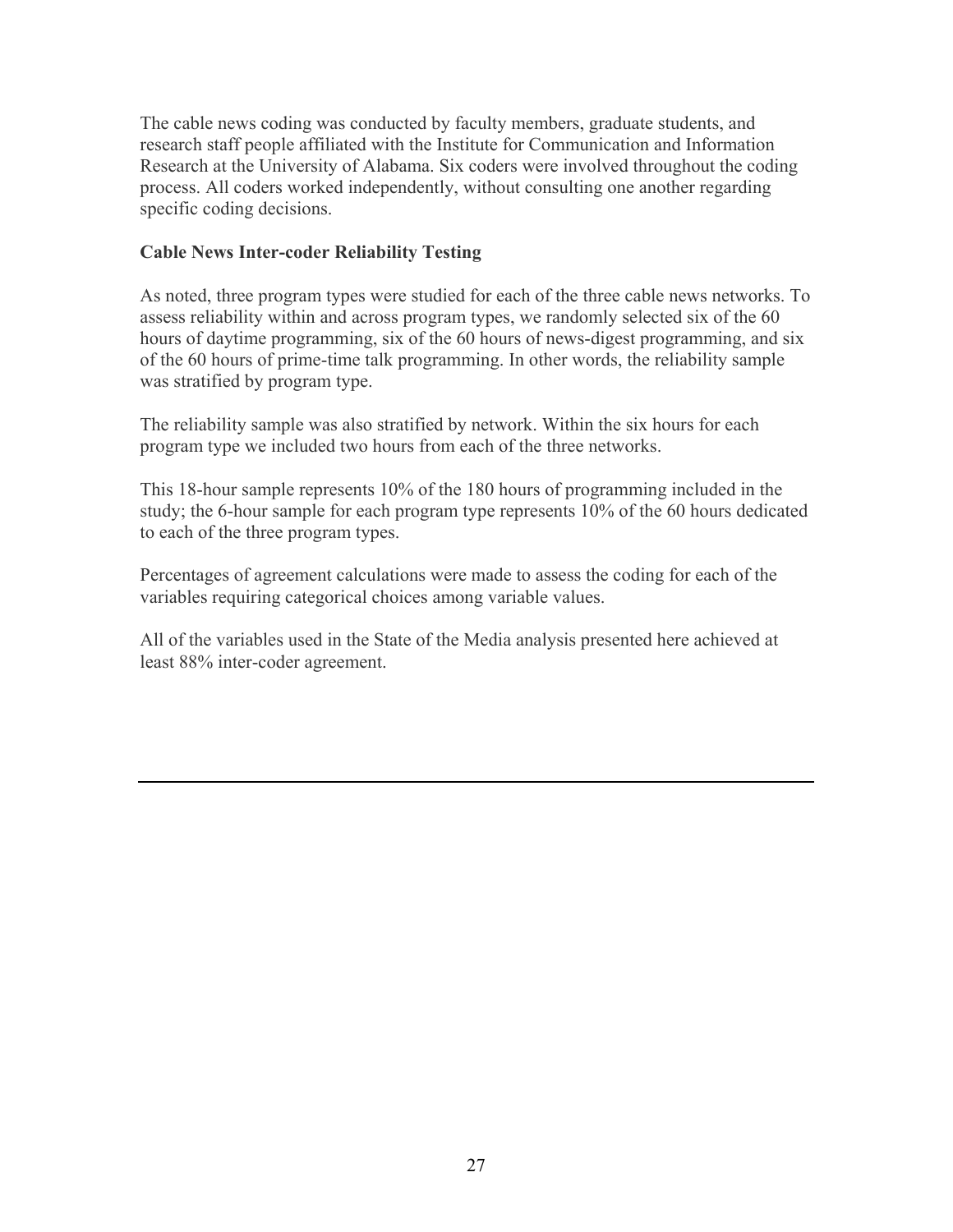# **TOPLINE TABLES**

| $\mathbf 0$    |       |                                                                                   | Network | PBS          |                    |       |
|----------------|-------|-----------------------------------------------------------------------------------|---------|--------------|--------------------|-------|
|                |       | Newspapers                                                                        | evening | NewsHour     | Network<br>morning | Cable |
|                | Count | 3871                                                                              | 489     | 228          | 537                |       |
| $\%$           |       | 58.7%                                                                             | 72.6%   | 82.9%        | 65.8%              |       |
| $\overline{1}$ |       | 1437                                                                              | 108     | 30           | 178                |       |
|                |       | 21.8%                                                                             | 16.0%   | 10.9%        | 21.8%              |       |
| $\overline{2}$ |       | 681                                                                               | 50      | 11           | 62                 |       |
|                |       | 10.3%                                                                             | 7.4%    | 4.0%         | 7.6%               |       |
| $\overline{3}$ |       | 331                                                                               | 12      | 5            | 25                 |       |
|                |       | 5.0%                                                                              | 1.8%    | 1.8%         | 3.1%               |       |
| $\overline{4}$ |       | 269                                                                               | 15      | $\mathbf{1}$ | 14                 |       |
|                |       | 4.1%                                                                              | 2.2%    | .4%          | 1.7%               |       |
|                |       | 6589                                                                              | 674     | 275          | 816                |       |
|                |       | 100.0%                                                                            | 100.0%  | 100.0%       | 100.0%             | 10    |
|                |       | Count<br>$\%$<br>Count<br>$\%$<br>Count<br>$\%$<br>Count<br>$\%$<br>Count<br>$\%$ |         |              |                    |       |

### **Female Source s in the News – by Outlet**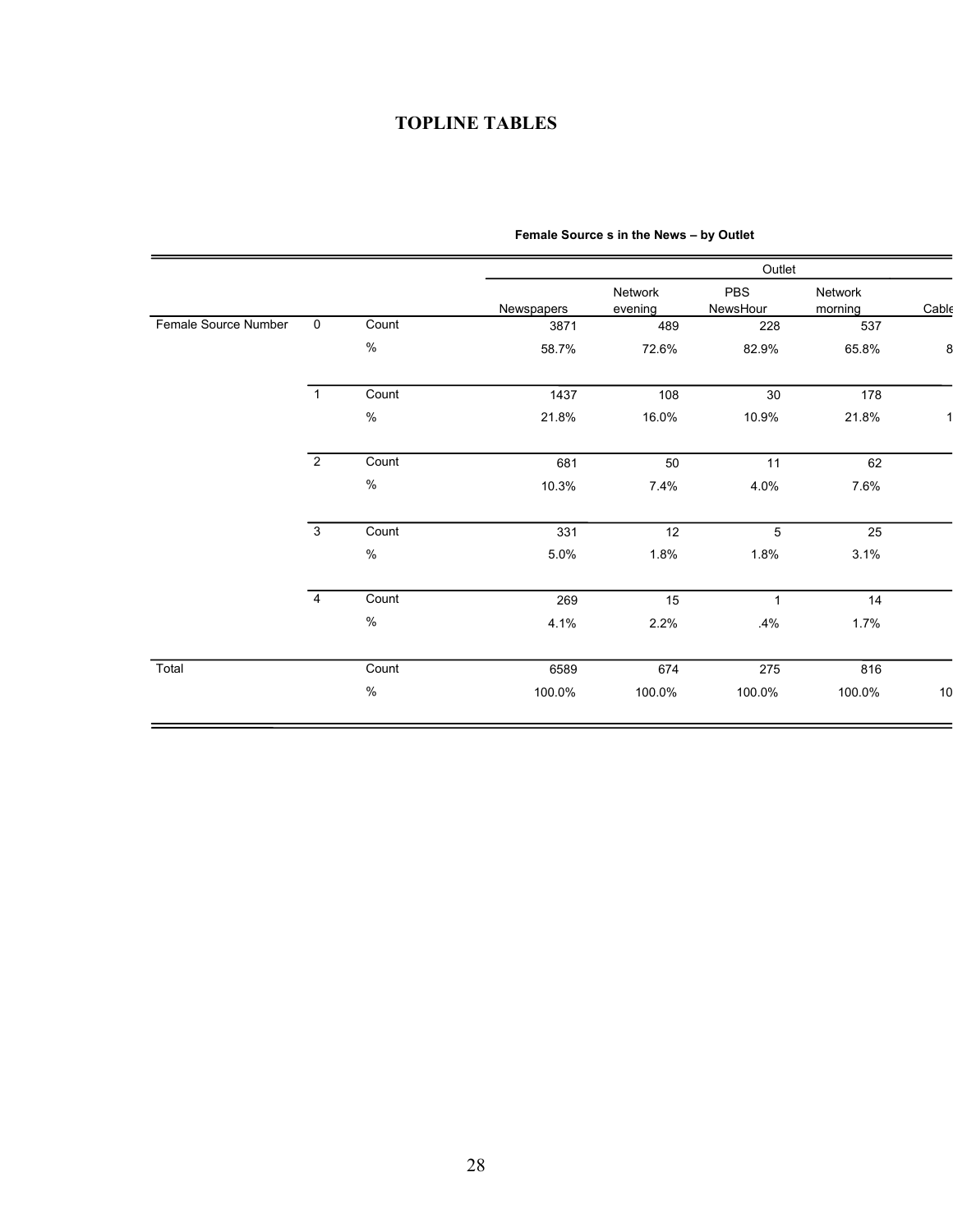|                      |                |       |                   |                    | Outlet                        |                    |     |
|----------------------|----------------|-------|-------------------|--------------------|-------------------------------|--------------------|-----|
|                      |                |       | <b>Newspapers</b> | Network<br>evening | <b>PBS</b><br><b>NewsHour</b> | Network<br>morning | Cat |
| Male Source Number 0 |                | Count | 776               | 249                | 112                           | 367                |     |
|                      |                | $\%$  | 11.8%             | 36.9%              | 40.7%                         | 45.0%              |     |
|                      | $\overline{1}$ | Count | 1085              | 105                | 44                            | 185                |     |
|                      |                | $\%$  | 16.5%             | 15.6%              | 16.0%                         | 22.7%              |     |
|                      | $\overline{2}$ | Count | 1263              | 122                | 41                            | 126                |     |
|                      |                | $\%$  | 19.2%             | 18.1%              | 14.9%                         | 15.4%              |     |
|                      | $\overline{3}$ | Count | 1231              | 84                 | 13                            | 68                 |     |
|                      |                | $\%$  | 18.7%             | 12.5%              | 4.7%                          | 8.3%               |     |
|                      | $\overline{4}$ | Count | 2234              | 114                | 65                            | 70                 |     |
|                      |                | $\%$  | 33.9%             | 16.9%              | 23.6%                         | 8.6%               |     |
| Total                |                | Count | 6589              | 674                | 275                           | 816                |     |
|                      |                | $\%$  | 100.0%            | 100.0%             | 100.0%                        | 100.0%             |     |

### **Male Sources in the News – by Outlet**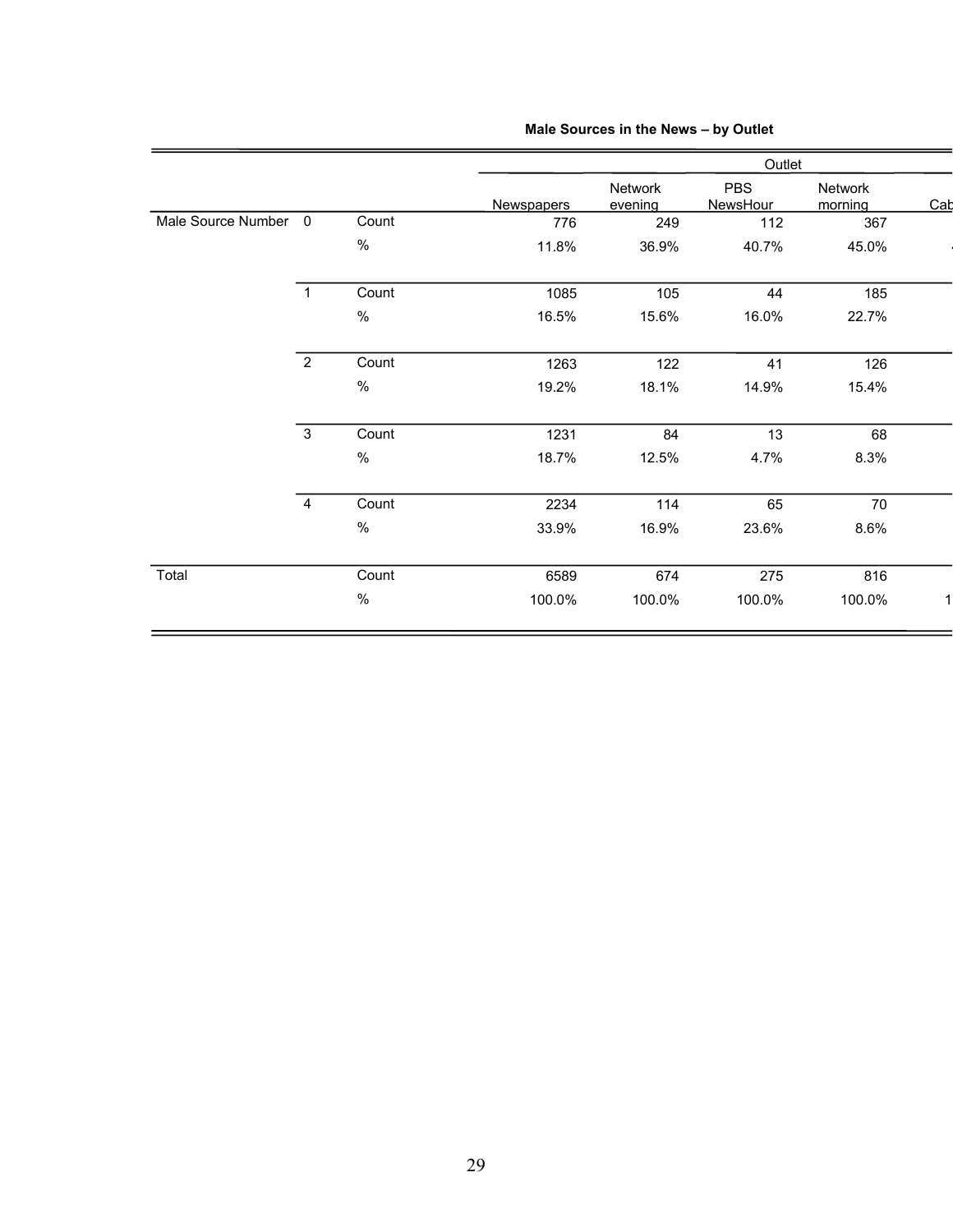|                     |                         |                                        | <b>Female Sources</b> |       |        |
|---------------------|-------------------------|----------------------------------------|-----------------------|-------|--------|
|                     |                         |                                        | None                  | $1+$  | Total  |
| Story Topic Recoded | Government              | Count                                  | 1853                  | 1429  | 3282   |
|                     |                         | % within Story<br><b>Topic Recoded</b> | 56.5%                 | 43.5% | 100.0% |
|                     | Defense/military        | Count                                  | 232                   | 65    | 297    |
|                     |                         | % within Story<br><b>Topic Recoded</b> | 78.1%                 | 21.9% | 100.0% |
|                     | Foreign affairs         | Count                                  | 936                   | 233   | 1169   |
|                     |                         | % within Story<br><b>Topic Recoded</b> | 80.1%                 | 19.9% | 100.0% |
|                     | Campaigns/elections     | Count                                  | 663                   | 337   | 1000   |
|                     |                         | % within Story<br><b>Topic Recoded</b> | 66.3%                 | 33.7% | 100.0% |
|                     | Domestic affairs        | Count                                  | 1075                  | 632   | 1707   |
|                     |                         | % within Story<br><b>Topic Recoded</b> | 63.0%                 | 37.0% | 100.0% |
|                     | Crime                   | Count                                  | 293                   | 190   | 483    |
|                     |                         | % within Story<br><b>Topic Recoded</b> | 60.7%                 | 39.3% | 100.0% |
|                     | <b>Business</b>         | Count                                  | 292                   | 146   | 438    |
|                     |                         | % within Story<br><b>Topic Recoded</b> | 66.7%                 | 33.3% | 100.0% |
|                     | Celebrity/entertainment | Count                                  | 386                   | 238   | 624    |
|                     |                         | % within Story<br><b>Topic Recoded</b> | 61.9%                 | 38.1% | 100.0% |
|                     | Lifestyle               | Count                                  | 393                   | 437   | 830    |
|                     |                         | % within Story<br><b>Topic Recoded</b> | 47.3%                 | 52.7% | 100.0% |
|                     | Science/technology      | Count                                  | 132                   | 67    | 199    |
|                     |                         | % within Story<br><b>Topic Recoded</b> | 66.3%                 | 33.7% | 100.0% |
|                     | Accidents               | Count                                  | 275                   | 170   | 445    |
|                     |                         | % within Story<br><b>Topic Recoded</b> | 61.8%                 | 38.2% | 100.0% |
|                     | Other                   | Count                                  | 582                   | 237   | 819    |
|                     |                         | % within Story<br><b>Topic Recoded</b> | 71.1%                 | 28.9% | 100.0% |
| Total               |                         | Count                                  | 7112                  | 4181  | 11293  |
|                     |                         | % within Story<br><b>Topic Recoded</b> | 63.0%                 | 37.0% | 100.0% |

#### Females Sources by Story Topic - ALL MEDIA

<u> Tanzania (h. 1888).</u>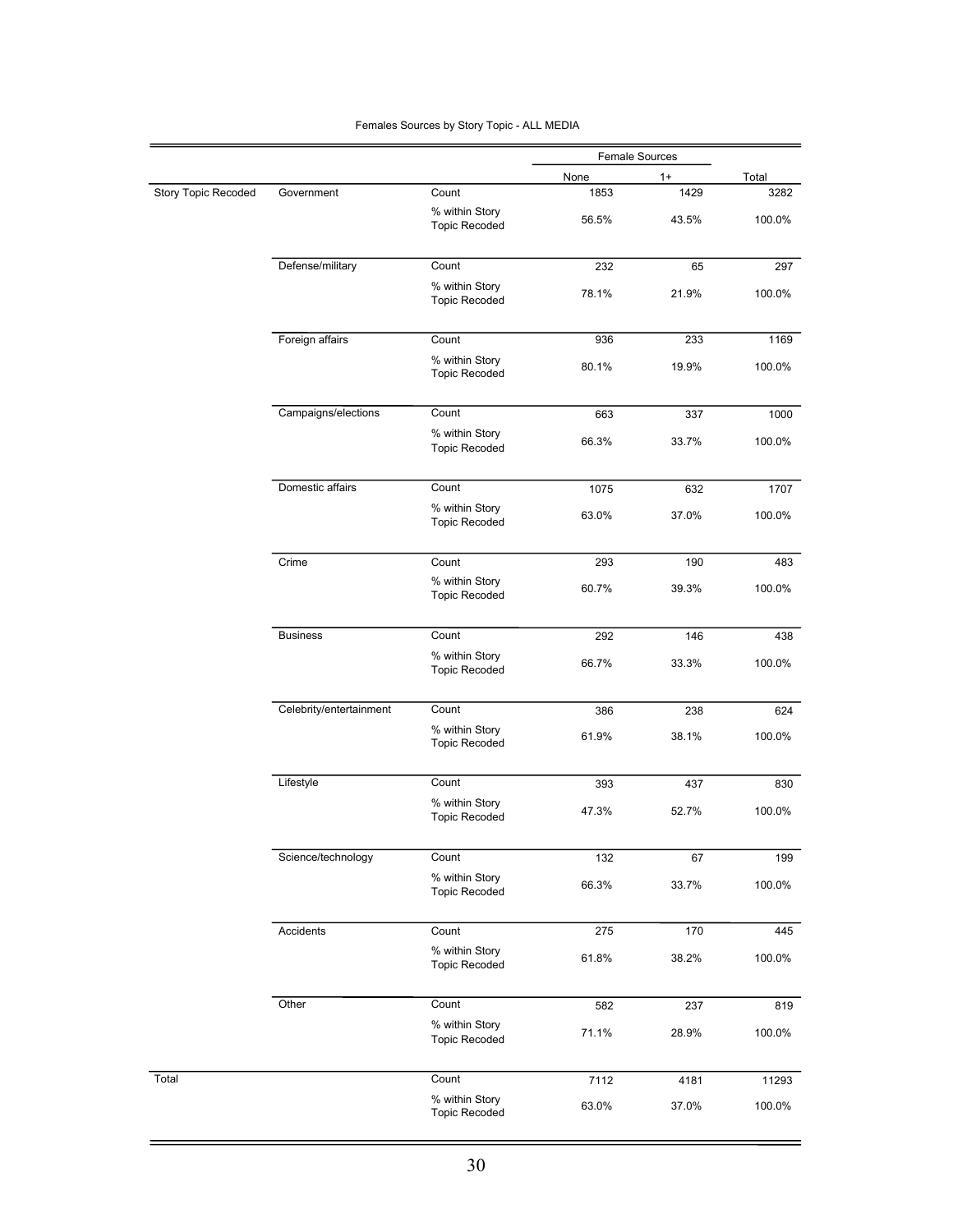|                     |                         |                                        | Male Sources |       |        |
|---------------------|-------------------------|----------------------------------------|--------------|-------|--------|
|                     |                         |                                        | none         | $1+$  | Total  |
| Story Topic Recoded | Government              | Count                                  | 464          | 2818  | 3282   |
|                     |                         | % within Story<br><b>Topic Recoded</b> | 14.1%        | 85.9% | 100.0% |
|                     | Defense/military        | Count                                  | 70           | 227   | 297    |
|                     |                         | % within Story                         |              |       |        |
|                     |                         | <b>Topic Recoded</b>                   | 23.6%        | 76.4% | 100.0% |
|                     | Foreign affairs         | Count                                  | 231          | 938   | 1169   |
|                     |                         | % within Story<br><b>Topic Recoded</b> | 19.8%        | 80.2% | 100.0% |
|                     | Campaigns/elections     | Count                                  | 164          | 836   | 1000   |
|                     |                         | % within Story<br><b>Topic Recoded</b> | 16.4%        | 83.6% | 100.0% |
|                     | Domestic affairs        | Count                                  | 458          | 1249  | 1707   |
|                     |                         | % within Story<br><b>Topic Recoded</b> | 26.8%        | 73.2% | 100.0% |
|                     | Crime                   | Count                                  | 142          | 341   | 483    |
|                     |                         | % within Story<br><b>Topic Recoded</b> | 29.4%        | 70.6% | 100.0% |
|                     | <b>Business</b>         | Count                                  | 175          | 263   | 438    |
|                     |                         | % within Story<br><b>Topic Recoded</b> | 40.0%        | 60.0% | 100.0% |
|                     | Celebrity/entertainment | Count                                  | 275          | 349   | 624    |
|                     |                         | % within Story<br><b>Topic Recoded</b> | 44.1%        | 55.9% | 100.0% |
|                     | Lifestyle               | Count                                  | 263          | 567   | 830    |
|                     |                         | % within Story<br><b>Topic Recoded</b> | 31.7%        | 68.3% | 100.0% |
|                     | Science/technology      | Count                                  | 51           | 148   | 199    |
|                     |                         | % within Story<br><b>Topic Recoded</b> | 25.6%        | 74.4% | 100.0% |
|                     | Accidents               | Count                                  | 157          | 288   | 445    |
|                     |                         | % within Story<br><b>Topic Recoded</b> | 35.3%        | 64.7% | 100.0% |
|                     | Other                   | Count                                  | 455          | 364   | 819    |
|                     |                         | % within Story<br><b>Topic Recoded</b> | 55.6%        | 44.4% | 100.0% |
| Total               |                         | Count                                  | 2905         | 8388  | 11293  |
|                     |                         | % within Story<br><b>Topic Recoded</b> | 25.7%        | 74.3% | 100.0% |

#### **Male Sources by Story Topic - ALL MEDIA**

 $\equiv$ 

-